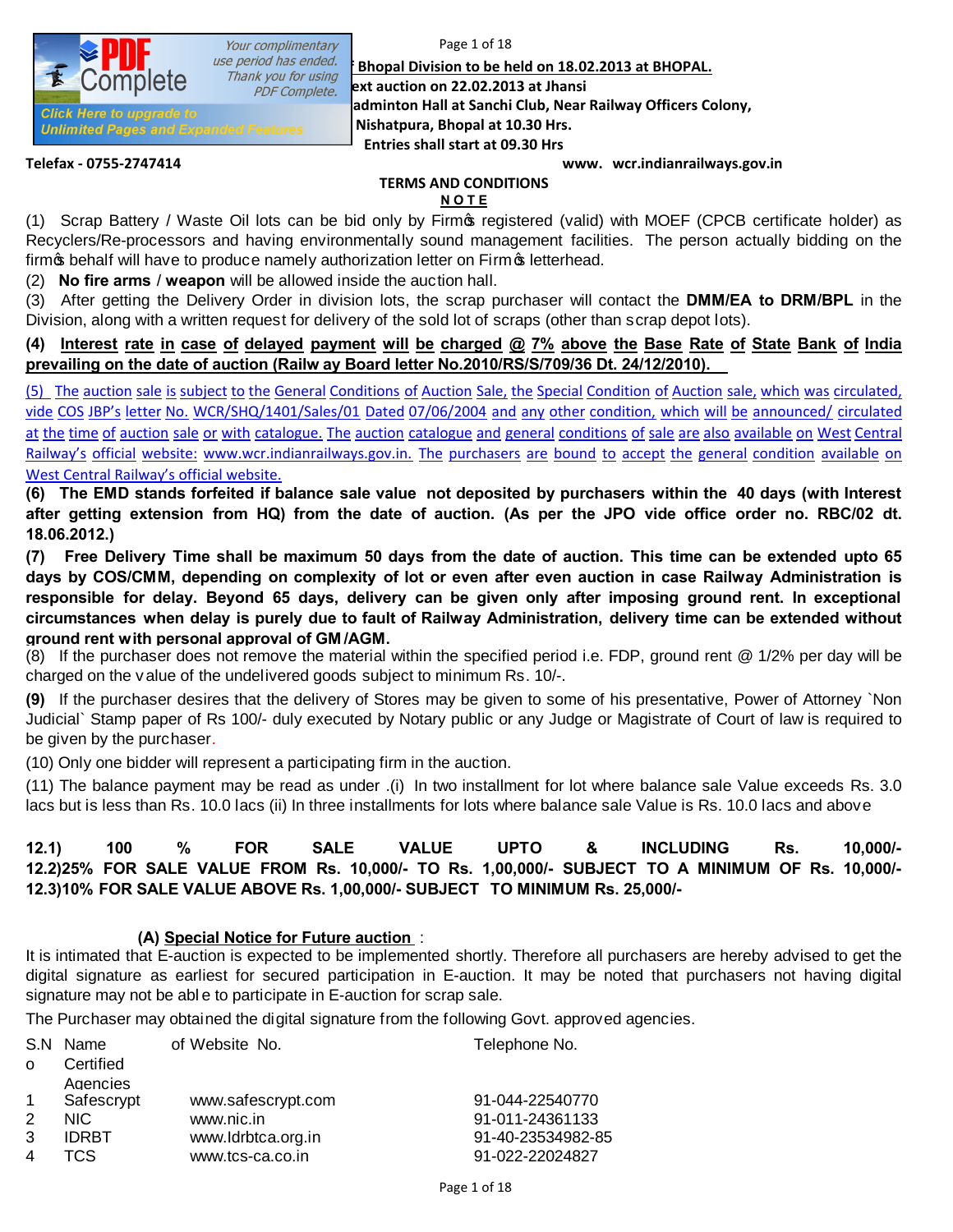

Page 2 of 18 91-011-4329563/41600118855 91-011-26877960

91-79-26857316/17/18

## **(A) E-auction to be implemented soon :**

**1) Registration fees.** There will be one centralized registration scheme for the purchasers. Bidders will be asked to submit electronically one time registration fee of Rs 10,000/- as entrance fee in central account maintained by Northern railway. The centralized registration will permit bidder to participate in all E-auction over entire Indian railway. The registration fee can be refunded to the bidders if they desire not to participate in future auction. However, such bidders can again participate in auction by depositing the requisite registration fee again.

**2) Submission of EM D:** Bidder can deposit any amount as EMD and can submit bids equivalent to 10 times the money

**3) Trial base –**Therefore purchasers are requested to obtain their digital certificate from aforesaid sources as early as possible. Detail regarding e-auction may be seen on website No : www.trial.ireps.com

Suggestion regarding e-auction by purchasers may be given to COS/WCR/JBP & Dy CMM/Sales/HQ & Dy CMM/CRWS/BPL.

**4)** During delivery of condemn coaches in CRWS/BPL all industrial waste and restricted item should be cleaned by contractor/purchaser and dump at pres cribed area nominated by SSE/PCR/CRW S/BPL

## **Additional Notice regarding EM D, BSV is as follow s :-**

1. **Publication of Auction Notice: COS/WCR will give it wide publicity in the auction notice that balance sales value will be accepted only through RTGS through the pooling account No.31925932375 at SBI M ain branch civil Lines JBP.** 

**THE BALANCE PAYM ENT OF SALE VALUE + VAT + IT/TCS WILL BE MADE THROUGH RTGS ONLY.**

 **2. (i) Entry fee: Entry Fee w ill be collected in DD/RT GS.** 

**(ii) Collection of EM D : EMD will be collected in cash/DD.** 

(iii) payment of Balance Sale Value:- The balance sale value (Balance Sale Value + Sales tax/VAT+TCS) will be collected through RTGS. The depot officer will issue successful bidder an Advice indicating the amount of Balance **sale value (Balance Sale Value + Sales tax/VAT+TCS) to be deposited and obtain acknowledgement from the** purchaser. The amount indicated as Balance Sale Value will have to be deposited in the following pooling account **in the name of FA&CAO/WCR/JBP : - Account No. 31925932375. S.B.I. Main Branch Jabalpur. IFSC code no. SBIN0000390** 

3. Firms will be advised to (A) Quote Lot No. and Firm's Name on in remark column, provided in NEFT form. (B) To deposit amount for each lot separately, duly indicating above details. If Bid Sheet consists more than one Lot, then also amount should be deposited Lot wise. (C) Not to depos it amount through Internet bank ing.

4. At Jabalpur end, Asstt. Chief Cashier will collect statement, showing the amount finally transferred to FA&CAO deposit from pooling account, pertaining to the above from SBI. He will issue Money Receipt on the basis of statement collected and intimate to concerned Depot official on same day with a copy to HQ Book Section. Concerned Depot official will get the MR and confirm its genuineness over phone/fax/secured encrypted date transfer and issue Delivery order on the basis of this MR. The existing procedure with respect to Sale Tax and TCS will be continued for the purpose of accountal/payments to tax authority/filing of returns etc. Depot officers will arrange for the collection of original MR from Assist cashier Jabalpur twice in a week to release the delivery orders.

5 The date of deposit of Balance Sale value in Railway pooling Account, as per SBI statement, will be considered for calculation of interest purpose.

6. The accounting units will treat consolidated amount in the statement as challan and they will send to HQ Books as debit after completing their accounting their accounting transaction.

7. The Accounting Units will collect statement of amount of the pooling A/C of Rly, collected collected by Acc/ JBP from SBI Main branch Jabalpur. They will clear their Sales Suspence credit balance through this statement duly mentioning the details given by the bank. He will furnish further intimate his Accounting transaction along with the accompanying statement to SAB. SAB w ill endorse it and forward to HQ Books Section for clearance of RIB suspense.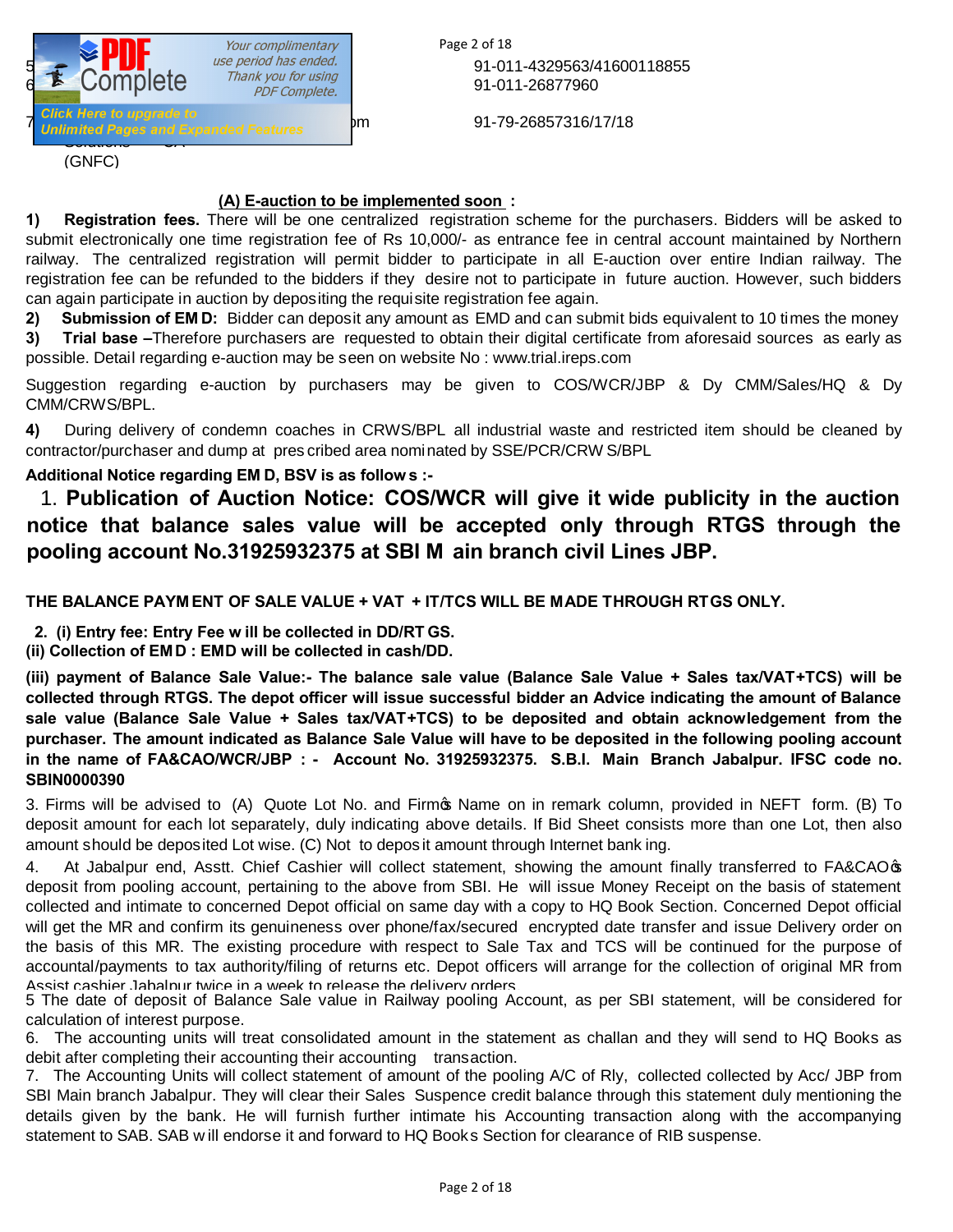

Your complimentary A axis use period has ended.<br>Thank you for using<br>PDF Complete.

Page 3 of 18 **BROOKS AND THE USE DEF** Complete bank you for using sment from SBI/ JBP, amounts transferred to Rly Deposit A/C from pooling mplete  $\sum_{PDE \text{ Complete}}$ 

Dy. CMM/CRWS/BPL

|                |                    | Auction catelogue of Bhopal Division to be held on 07.02.2013 at BHOPAL. |             |      |              |                       |                |
|----------------|--------------------|--------------------------------------------------------------------------|-------------|------|--------------|-----------------------|----------------|
| <b>RAIL</b>    |                    |                                                                          |             |      |              |                       |                |
|                | Sr.N LOT No (MMIS) | <b>Description of Material</b>                                           | Qty.        | Unit | <b>Stock</b> | Location              | <b>VAT</b>     |
| о.             |                    |                                                                          |             |      | Holder       |                       | <u>in %</u>    |
|                | 1280912110220      | Scrap Rail 52 Kg above one meter                                         | 58.197 MTs  |      | <b>SSE</b>   | EP 1161 1169          | 5              |
|                |                    | long (182 Nos, 1121.55 R/Mtr)                                            |             |      | Pway ET      | engineering siding    |                |
|                |                    | Note: Delivery by Running meter only                                     |             |      |              | at passenger yard     |                |
|                |                    | Stock Holder lot No.                                                     |             |      |              | ET.                   |                |
|                |                    | BPL/ET//Scrap/Rail/52 Kg/12-13/06                                        |             |      |              |                       |                |
|                |                    | Note: Cutting permission is allowed                                      |             |      |              |                       |                |
|                |                    | for easy loading.                                                        |             |      |              |                       |                |
| $\overline{2}$ |                    | 280912120256 Scrap Rail 52 Kg above one meter                            | 103.290 MTs |      | SSE/PW/      | KM770/4-6 and 16-     | 5 <sub>l</sub> |
|                |                    | long(207 Nos, 1990.56 R/Mtrs) Note-                                      |             |      | <b>HBD</b>   | 18 Dn Road            |                |
|                |                    | Delivery by Sectional weight(Running                                     |             |      |              |                       |                |
|                |                    | meter) Stock Holder Lot                                                  |             |      |              |                       |                |
|                |                    | No:BPL/HBD/PW/52R/2012-13/07                                             |             |      |              |                       |                |
| 3              |                    | 280912120257 Scrap Rail 52 Kg 3rd class above one                        | 51.044 MTs  |      | SSE/PW/      | Bet. Itayakalan -     | 5              |
|                |                    | meter long(87 Nos, 983.69 R/Mtrs)Note-                                   |             |      | S/BPL        | <b>MDDP KM 812/28</b> |                |
|                |                    | Delivery by Sectional weight(Running                                     |             |      |              | to 813/2 Dn side &    |                |
|                |                    | meter) Stock Holder Lot                                                  |             |      |              | 813/10-12 Dn side,    |                |
|                |                    | No:BPL/PW/S/Sc 52kg/2012-13/11/01                                        |             |      |              | 813/16-18 Dn side     |                |
|                |                    |                                                                          |             |      |              |                       |                |
|                |                    |                                                                          |             |      |              |                       |                |
| 4              |                    | 280913010312 Scrap Rail 52kg above 1 meter                               | 151.045 MTs |      | SSE/PW       | KM.737/31-            | 5 <sup>1</sup> |
|                |                    | (277Nos, 2910.88 R/M)                                                    |             |      | AY/M/ET      | 738/1,738/5-          |                |
|                |                    | Note: Delivery by Running meter (by                                      |             |      |              | 7,738/9-11,738/11-    |                |
|                |                    | sectional weight) Stock Holder lot No.                                   |             |      |              | 15,738/13-15          |                |
|                |                    | BPL/ET/P.way/Scrap rail 52kg/12-<br>13/01                                |             |      |              |                       |                |
| 5              |                    | 280913010313 Scrap Rail 52kg above 1 meter (317                          | 158.919 MTs |      | SSE/PW       | <b>VARDHAMAN</b>      | 5 <sup>1</sup> |
|                |                    | Nos, 3062.62 R/M)                                                        |             |      | AY/M/ET      | <b>SIDIENG</b>        |                |
|                |                    | Note: Delivery by Running meter (by                                      |             |      |              | EP.No.1115-1123       |                |
|                |                    | sectional weight)                                                        |             |      |              | 1095-1087 1061-       |                |
|                |                    | Stock Holder lot No.                                                     |             |      |              | 1087 1055-1061        |                |
|                |                    | BPL/ET/P.WAY/Scrap Rail/52kg/12-                                         |             |      |              |                       |                |
| 6              |                    | 13/12/02<br>280913010314 Scrap Rail 52kg above 1 meter (200              | 95.850 MTs  |      | SSE/PW       | <b>VARDHAMAN</b>      | 5 <sub>l</sub> |
|                |                    | Nos, 1847.18 R/M)                                                        |             |      | AY/M/ET      | <b>SIDIENG</b>        |                |
|                |                    | Note: Delivery by Running meter (by                                      |             |      |              | EP.No.1215-1227       |                |
|                |                    | sectional weight)                                                        |             |      |              | 1181-1197 1153-       |                |
|                |                    | Stock Holder lot No.BPL/ET/P.way                                         |             |      |              | 1181 1135-1153        |                |
|                |                    | Scran Rail/52kg/12-13/12/03                                              |             |      |              | 1123-1139             |                |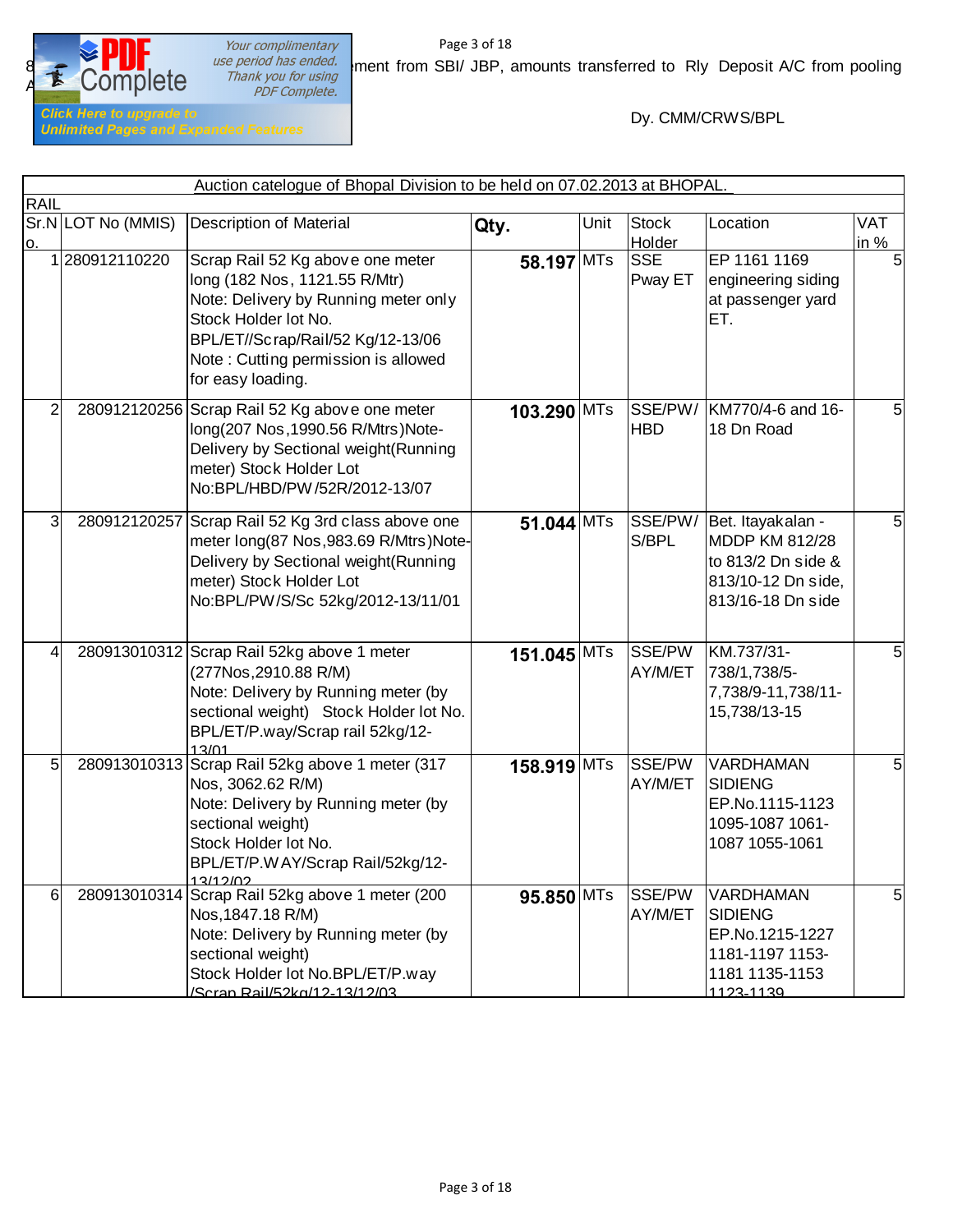|    |                                                                                             | Your complimentary                                                                                                                                                                                                                                                                                                                       |                                                       | Page 4 of 18 |                        |                                                                                                                                                                                                                             |   |
|----|---------------------------------------------------------------------------------------------|------------------------------------------------------------------------------------------------------------------------------------------------------------------------------------------------------------------------------------------------------------------------------------------------------------------------------------------|-------------------------------------------------------|--------------|------------------------|-----------------------------------------------------------------------------------------------------------------------------------------------------------------------------------------------------------------------------|---|
|    | Complete<br><b>Click Here to upgrade to</b><br><b>Unlimited Pages and Expanded Features</b> | use period has ended.<br>Thank you for using<br><b>PDF Complete.</b><br>$rac{1}{\sqrt{11010}}$<br>2. Delivery by Running meter 3. Cutting<br>permission may allowed for easy<br>loading.Stock Holder lot No. BPL/<br>PW/'S'/ SCR/52kg/12-13/12/13                                                                                        | ss above 1<br>32.79 R/M)<br>be delivered<br>emoved by | 30.241 MTs   | SSE/P.W                | Bet MDDP Yard<br>AY/S/BPL KM.814/20-22 DN<br>side,814/21-23,23-<br>25 33-35 UP side,<br>814/33-35UP loop<br>side, 814/38-40DN<br>side                                                                                       | 5 |
| 8  |                                                                                             | 280913010316 Scrap Rail 52 kg Ill Class above 1<br>meter long (155Nos, 897.67 R/M)<br>Note:1- F/Plate will not be delivered<br>duringdelivery will be removed by<br>S/holder<br>2. Delivery by Running meter 3. Cutting<br>permission may allowed for easy<br>loading. Stock Holder lot No.<br>BPL/PW/'S'/SCR/52 kg/12-13/12/16          |                                                       | 46.580 MTs   | SSE/P.W                | MDDP Yard &<br>AY/S/BPL MDDP-MSO Bet.<br>KM 815/2-6 DN ML<br>to DN side,<br>815/5-7, UP ML to<br>UP side ,815/6-10<br>DN ML to DN side,<br>815/11-13, UP side,<br>815/12-14DN side,<br>815/14-16DN side<br>815/13-15UP side | 5 |
| 9  |                                                                                             | 280913010317 Scrap Rail 52 kg Ill Class above 1<br>meter long (182 Nos, 2020.14 R/M)<br>Note:1- F/Plate will not be delivered<br>duringdelivery will be removed by<br>S/holder 2.Delivery by Running meter<br>3. Cutting permission may allowed for<br>easy loading. Stock Holder lot No.<br>BPL/PW/'S'/SCR/52 kg/12-13/12/18            |                                                       | 104.825 MTs  | SSE/P.W                | MDDP-MSO Bet.<br>AY/S/BPL KM.815/16-18, 20-<br>22 DN side, 815/19-<br>21 UP side and<br>815/26-34 Kaichi                                                                                                                    | 5 |
| 10 |                                                                                             | 280913010318 Scrap Rail 52 kg III Class above 1<br>meter long (200 Nos, 2345.36 R/M)<br>Note: 1-F/Plate will not be delivered<br>duringdelivery will be removed by<br>S/holder 2. Delivery by Running meter<br>3. Cutting permission may allowed for<br>easy loading. Stock Holder lot No.<br>BPL/PW/'S'/Sc.Rail/52 kg/2012-<br>13/12/19 |                                                       | 121.700 MTs  |                        | SSE/P.W MDDP YARD Bet.<br>AY/S/BPL KM.815/36-to 816/2<br>Kanchi & DN<br>side, 815/3-5 UP<br>Kanchi, 816/8-10<br>DN side, 816/10-12<br>DN side, 816/11-13<br>UP side, KM816/14-<br>16DN side & KM<br>816/20-22 DN side       | 5 |
| 11 |                                                                                             | 280913010326 Scrap Rail 52 kg above one meter<br>long (51 Nos, 1062.90 R. Mtrs.) Note:<br>Delivery by R/meter only Stock holder<br>Lot No: BPL/GUNA/PW /52kg/R/2012-<br>13/55                                                                                                                                                            |                                                       | $55.154$ MTs | SSE/PW/<br><b>GUNA</b> | KM 1090/13 to<br>1090/17 LHS/RHS                                                                                                                                                                                            | 5 |
| 12 |                                                                                             | 280913010327 Scrap Rail 52 kg above one meter<br>long (113 Nos, 1457.88 R. Mtrs.) Note<br>: Delivery by R/meter only Stock holder<br>Lot No: BPL/GUNA/PW /52kg/R/2012-<br>13/54                                                                                                                                                          |                                                       | 75.649 MTs   | SSE/PW/<br><b>GUNA</b> | KM 1095/6 to<br>1095/12 LHS/RHS                                                                                                                                                                                             | 5 |
| 13 |                                                                                             | 280913010335 Scrap Rail 52 kg one meter & above<br>one meter long (150 Nos, 710.36 R.<br>Mtrs.) Note: Delivery by sectional<br>weight Stock holder Lot No:<br>BPL/BHS/N/PW/SCR/52kg/12-<br>13/11/01                                                                                                                                      |                                                       | 36.861 MTs   | SSE/PW/<br>N/BHS       | KM 929/34-<br>36,929/40-930/2 EP<br>DN BAQ yard<br>929/40-42,40-44                                                                                                                                                          | 5 |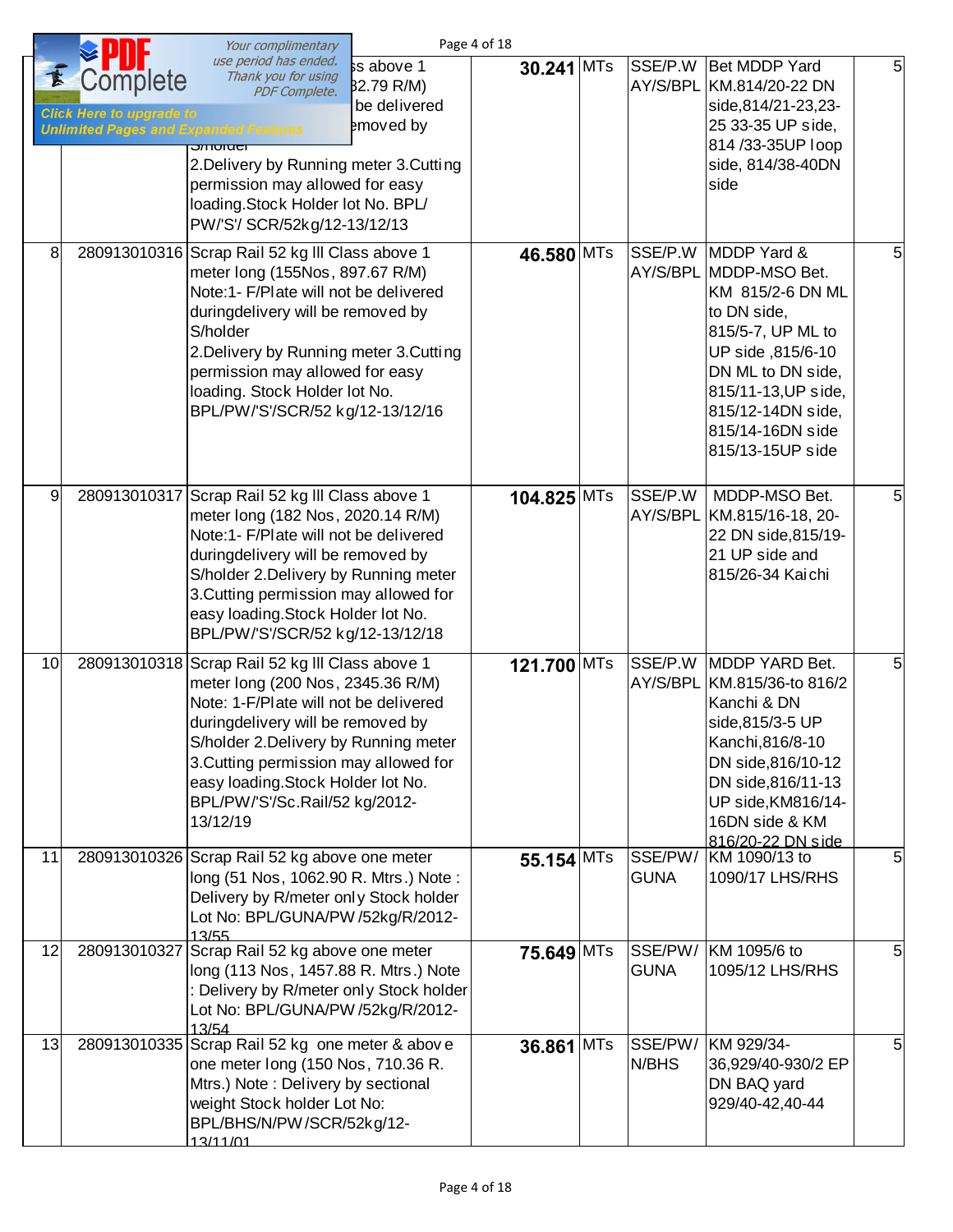|    |                                                                                                     | Your complimentary                                                                                                                                                                                                                                                                                                                           | Page 5 of 18 |                       |                                                                                                                                                  |   |
|----|-----------------------------------------------------------------------------------------------------|----------------------------------------------------------------------------------------------------------------------------------------------------------------------------------------------------------------------------------------------------------------------------------------------------------------------------------------------|--------------|-----------------------|--------------------------------------------------------------------------------------------------------------------------------------------------|---|
|    | <i>S</i> omplete<br><b>Click Here to upgrade to</b><br><b>Unlimited Pages and Expanded Features</b> | use period has ended.<br>neter & above<br>Thank you for using<br>ps, 1059.80 R.<br><b>PDF Complete.</b><br>ly sectional<br>t No:<br>13/11/02                                                                                                                                                                                                 | 54.993 MTs   | SSE/PW/<br>N/BHS      | KM 928/32-36,40-<br>44,929/14-16 &<br>928/41-43,43-45<br>929/1-3 EP UP &<br>DN Road BAQ<br>Yard                                                  | 5 |
| 15 |                                                                                                     | 280913010377 Scrap Rail 52 kg above one meter<br>long (103 Nos, 1066.21 R. Mtrs.) Note<br>Delivery by running meter. Fish plate<br>will not be delivered during delivery<br>and will be removed by stock holder.<br>Cutting permission may be allowed for<br>easy loading. Stock holder Lot No:<br>BPL/PWAY/S/Sc. Rail/52 Kg/12-<br>13/01/01 | 55.326 MTs   | SSE/PW/<br>S/BPL      | Between MDDP-<br>MSO, Between KM-<br>816/30-32 Dn side,<br>817/4-6 Dn side,<br>817/8-10 DN side,<br>817/5-7 Up side,<br>817/12-16 Dn &<br>Kanchi | 5 |
| 16 |                                                                                                     | 280913010379 Scrap Rail 52 kg above one meter<br>long (46 Nos, 482.56 R. Mtrs.) Note:<br>Delivery by running meter. Fish plate<br>will not be delivered during delivery<br>and will be removed by stock holder.<br>Cutting permission may be allowed for<br>easy loading. Stock holder Lot No:<br>BPL/PWAY/S/Sc. Rail/52 Kg/12-<br>13/01/03  | 25.040 MTs   | SSE/PW/<br>S/BPL      | Bet. MDDP-MSO<br>Bet. KM 817/18-20<br>Dn Kanchi, 817/22-<br>24 Dn Side, 817/28-<br>30 Dn Side & 818/1-<br>3 Up side                              | 5 |
| 17 |                                                                                                     | 280913020393 Scrap Rail 52 kg above one meter<br>long (54 Nos, 232.76 R. Mtrs.) Note:<br>Delivery by running meter. Fish plate<br>may be removed before delivery.<br>Stock holder Lot No:<br>BPL/KNW/PW/Scgr/52 Kg/12-13/12/11                                                                                                               | $12.077$ MTs | SSE/PW/<br><b>KNW</b> | KM-612/17-19 up<br>side / CAER yard                                                                                                              | 5 |
| 18 |                                                                                                     | 280913020394 Scrap Guard Rail 52 kg above one<br>meter long (152 Nos, 544.40 R. Mtrs.)<br>in three stacks. Delivery by actual<br>weight. Stock holder Lot No:<br>BPL/KNW/PW/Scgr/52 Kg/12-<br>13/12/0009                                                                                                                                     | 26.271 MTs   | SSE/PW/<br><b>KNW</b> | KM-613/15-17 up<br>side / CAER yard                                                                                                              | 5 |
| 19 |                                                                                                     | 280913020395 Scrap Rail 52 kg above one meter<br>long (45 Nos, 285.28 R. Mtrs.) Note:<br>Delivery by running meter. Fish plate<br>may be removed before delivery.<br>Stock holder Lot No:<br>BPL/KNW/PW/Scr/52 Kg rail/12-<br>13/01/19/19                                                                                                    | 14.803 MTs   | SSE/PW/<br><b>KNW</b> | KM-613/13-15,<br>613/19-21 up side /<br>CAER yard                                                                                                | 5 |
| 20 |                                                                                                     | 280912110219 Scrap Rail 60 Kg above one meter (53<br>Nos, 427.53 R/M) Note: delivery by<br>running meter Stock Holder<br>BPL/ET/Pway/60 kg/rail/12-13/05<br>Note: Cutting permission is allowed<br>for easy loading                                                                                                                          | 25.797 MTs   | <b>SSE</b><br>Pway ET | KM EP 1326 1334<br>Dn waiting way BPL<br>line at ET<br>passenger yard                                                                            | 5 |
| 21 |                                                                                                     | 280912110230 Scrap Rail 60 Kg Illrd class above one<br>meter (107 Nos, 1308.64 R/M) Note:<br>delivery by sectional weight Stock<br>Holder BPL/BAQ/60 Kg/2012-13/11                                                                                                                                                                           | 78.963 MTs   | SSE/PW<br>AY/BAQ      | KM-953/5-9, 13-15,<br>KM-954/21-23 up<br>road.                                                                                                   | 5 |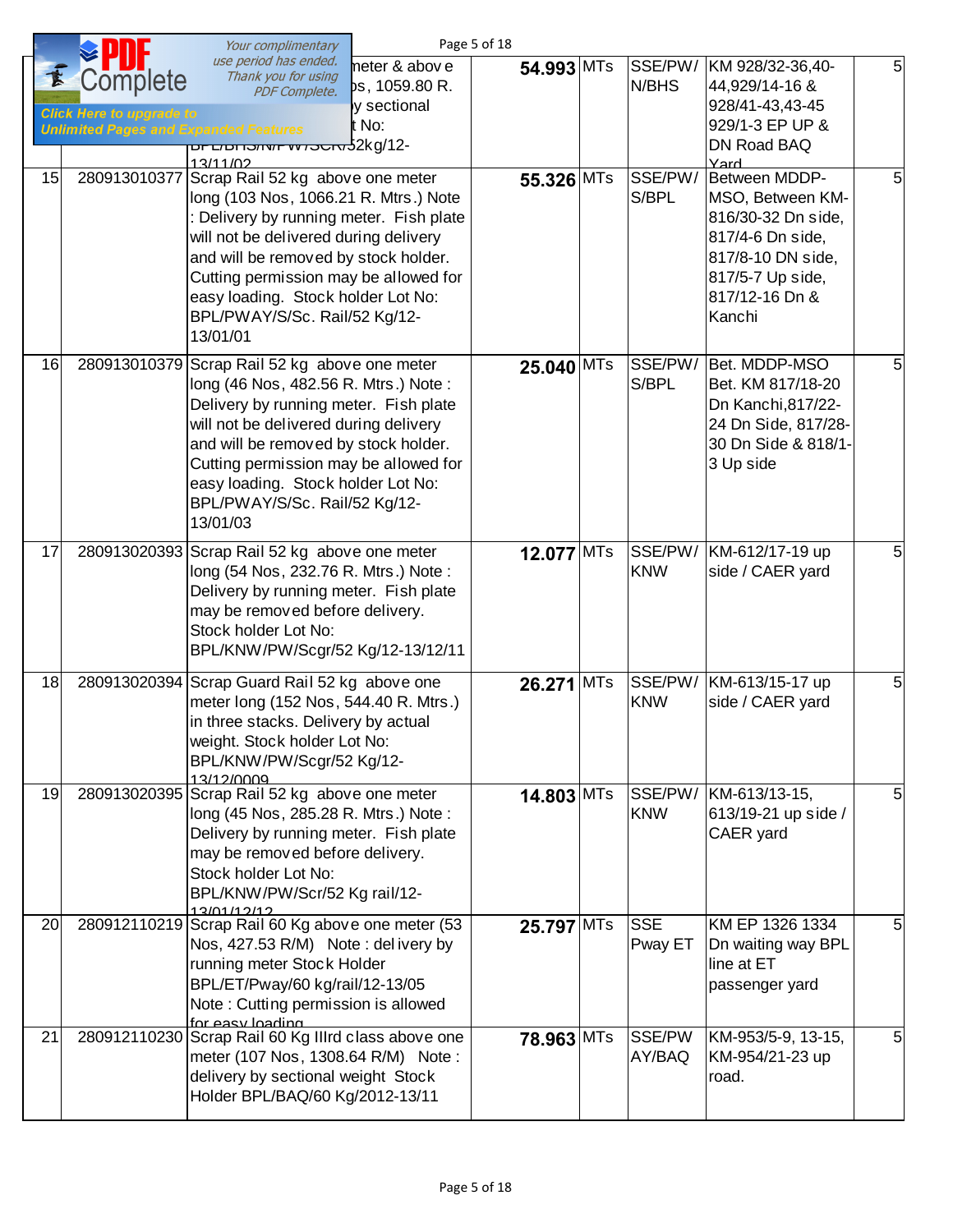|    |                                                                                            | Your complimentary                                                                                                                                                                                          |                                                                | Page 6 of 18 |                           |                                                                                                                                                                             |                |
|----|--------------------------------------------------------------------------------------------|-------------------------------------------------------------------------------------------------------------------------------------------------------------------------------------------------------------|----------------------------------------------------------------|--------------|---------------------------|-----------------------------------------------------------------------------------------------------------------------------------------------------------------------------|----------------|
|    | omplete<br><b>Click Here to upgrade to</b><br><b>Unlimited Pages and Expanded Features</b> | use period has ended.<br>Thank you for using<br><b>PDF Complete.</b>                                                                                                                                        | lass above one<br>91 R/M) Note:<br>eight Stock<br>y/2012-13/10 | 130.148 MTs  | SSE/PW<br>AY/BAQ          | KM-955/21-23, 23-<br>25, 27-29, 955/29<br>to 956/1 & 956/5-7<br>& 956/7-9 Up road.                                                                                          | 5 <sup>1</sup> |
| 23 |                                                                                            | 281912070075 Scrap Rail 60 Kg one meter long and<br>above (40 Nos, 318.54 R/Mtr.)<br>Note: Delivery by Running meter only.<br>Stock Holder & Lot No:<br>BPL/BHS/N/PW/SCR/60 kg/12-<br>13/06/02              |                                                                | 19.221 MTs   | SSE/PW/<br>N/BHS          | KM 921/5-7 EP Up<br>Rd. PAI Yard                                                                                                                                            | 5 <sup>1</sup> |
| 24 |                                                                                            | 281912070082 Scrap Rail 60 Kg 3rd Class above one<br>meter long (68 Nos, 226.07 R./Meter).<br>Note: Delivery by Sectional weight.<br>Stock Holdero Lot No: BPL/BAQ/60<br>Kg/R/2012-13/05                    |                                                                | 13.641 MTs   | SSE/PW / KM<br><b>BAQ</b> | 948/17-19<br>&<br>948<br>/33-35,& KM<br>949/19-23UP Road.                                                                                                                   | 5 <sup>1</sup> |
| 25 |                                                                                            | 281912070083 Scrap Rail 60 Kg 3rd Class above one<br>meter long (29 Nos, 207.83 R./Meter).<br>Note: Delivery by Sectional weight.<br>Stock Holdero Lot No: BPL/BAQ/60<br>Kg/R/2012-13/06                    |                                                                | 12.540 MTs   | SSE/PW / KM<br><b>BAQ</b> | 969/3-5<br>UP<br>Road.                                                                                                                                                      | 5 <sup>1</sup> |
| 26 |                                                                                            | 280912120266 Scrap Rail 60 Kg 3rd Class above one<br>meter long(269 Nos, 3257.13<br>R/Mtrs)Note-Delivery by Sectional<br>weight(Running meter) Stock Holder<br>Lot No:BPL/BAQ/ 60 Kg R/2012-13/12           |                                                                | 196.173 MTs  | SSE/PW/<br><b>BAQ</b>     | KM 953/20 to<br>954/28 Dn Road                                                                                                                                              | 5              |
| 27 |                                                                                            | 280912120268 Scrap Rail 60 Kg 3rd Class above one<br>meter long(75 Nos, 373.41 R/Mtrs)Note-<br>Delivery by Sectional weight(Running<br>meter) Stock Holder Lot<br>No:BPL/PW/S/ Scr 60 Kg/2012-<br>13/11/02  |                                                                | $22.532$ MTs | SSE/PW/<br>S/BPL          | Bet. MDDP Yard in<br>KM 813/23-25 Up<br>ML to Concor Sdg.<br>814/2-6 DN ML to<br>HEG Sdg 814/8-10<br>Dn Loop side &<br>814/11-13 Up Loop<br>to Up sdg near Rly<br>Qtr. MDDP | 5 <sup>1</sup> |
| 28 |                                                                                            | 280913010330 Scrap Rail 60 kg 3rd class one meter<br>and above one meter long (210 Nos,<br>701.74 R. Mtrs.) Note: Delivery by<br>sectional weight Stock holder Lot No:<br>BPL/BINA/PW/SC/60kg/2012/12-13/48 |                                                                | $42.343$ MTs | SSE/PW/<br><b>BINA</b>    | <b>EP BIN/1188</b><br>EP/BIN/1208 Near<br>good middle cabin<br><b>BINA</b>                                                                                                  | 5 <sup>1</sup> |
| 29 |                                                                                            | 280913010332 Scrap Rail 60 kg 3rd class above one<br>meter long (140 Nos, 1742.29 R. Mtrs.)<br>Note: Delivery by sectional weight<br>Stock holder Lot No: BPL/BAQ/60k g<br>R/2012-13/16                     |                                                                | $105.13$ MTs | SSE/PW/<br><b>BAQ</b>     | KM 946/21-23 & 21-<br>25 and 946/39 to<br>947/1                                                                                                                             | 5 <sup>1</sup> |
| 30 |                                                                                            | 280913010337 Scrap Rail 60 kg one meter& above<br>one meter long (42 Nos, 390.20 R.<br>Mtrs.) Note: Delivery by sectional<br>weight Stock holder Lot No:<br>BPL/BHS/N/PW/SCR/60kg/12-<br>13/12/02           |                                                                | $23.545$ MTs | SSE/PW/<br>N/BHS          | KM 919/20-22,26-<br>28 DN & 919/15-19<br><b>UP Road GLG-PAI</b><br>Section                                                                                                  | 5 <sub>l</sub> |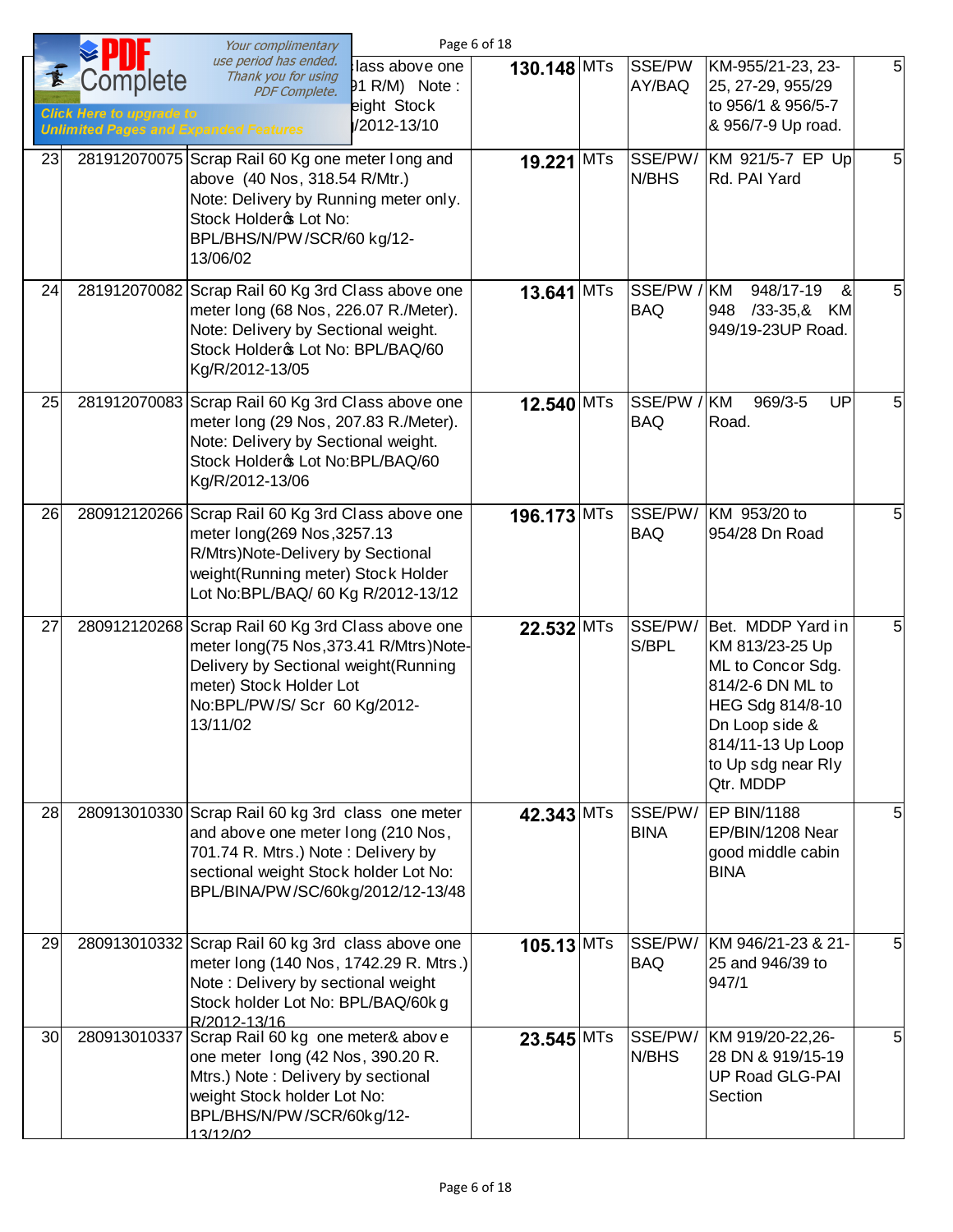|                       |                                                                                             | Your complimentary                                                                                                                                                                                                                                                                                                       | Page 7 of 18 |                            |                                                                                                                                                     |   |
|-----------------------|---------------------------------------------------------------------------------------------|--------------------------------------------------------------------------------------------------------------------------------------------------------------------------------------------------------------------------------------------------------------------------------------------------------------------------|--------------|----------------------------|-----------------------------------------------------------------------------------------------------------------------------------------------------|---|
| $\blacktriangleright$ | Complete<br><b>Click Here to upgrade to</b><br><b>Unlimited Pages and Expanded Features</b> | use period has ended.<br>e one meter<br>Thank you for using<br>. Mtrs.) Note :<br><b>PDF Complete.</b><br>reight. If any<br>livery, will not<br><mark>pe denvered and remov</mark> ed by stock<br>holder. Stock holder Lot No:                                                                                           | 27.236 MTs   |                            | SSE/PW/ KM-877/35, 878/1<br>S/Vidisha up road, SCI-SMT<br>section.                                                                                  | 5 |
| 32                    |                                                                                             | RPL/PW/S/RHS/60kg/2012/11/36<br>280913010368 Scrap Rail 60 kg above one meter<br>long (43 Nos, 523.31 R. Mtrs.) Note:<br>Delivery by sectional weight. If any<br>F/plate found during delivery, will not<br>be delivered and removed by stock<br>holder. Stock holder Lot No:                                            | 31.576 MTs   |                            | SSE/PW/ KM-884/17-19 up<br>S/Vidisha   road, Betwa-SCI<br>section.                                                                                  | 5 |
| 33                    |                                                                                             | RDI / DIM / S/RHS/60k a/2012/11/37<br>280913010369 Scrap Rail 60 kg above one meter<br>long (32 Nos, 367.80 R. Mtrs.) Note:<br>Delivery by sectional weight. If any<br>F/plate found during delivery, will not<br>be delivered and removed by stock<br>holder. Stock holder Lot No:<br>RDI / DW / S/RHS/60k a/2012/11/35 | 22.193 MTs   |                            | SSE/PW/ KM-878/3-5 & KM-<br>S/Vidisha 878/4-6 between<br>Kainchi.                                                                                   | 5 |
| 34                    |                                                                                             | 280913010374 Scrap Rail 60 kg above one meter<br>long (255 Nos, 2782.85 R. Mtrs.) Note<br>Delivery by sectional weight. Fish<br>plate if found during delivery not be<br>delivered and removed by stock<br>holder. Stock holder Lot No:<br>RDI /HRD/DW/60R/2012-13/09                                                    | 167.917 MTs  | SSE/PW/<br>Hoshang<br>abad | KM 770/02-06 DN<br>Road                                                                                                                             | 5 |
| 35                    |                                                                                             | 280913010378 Scrap Rail 60 Kg above one meter<br>long(33 Nos, 304.54 R/M) Note:<br>delivery by running meter Note :[1]<br>Fish plate will not be deliveredduring<br>delivery will be removed by stock<br>holder [2] Cutting permission is<br>allowed for easy loading. Stock Holder<br>BPL/ET/Pway/S/Sc Rail 60 kg/12-   | 18.376 MTs   | SSE/PW/<br>S/BPL           | Bet. MDDP-MSO<br>Bet. KM 817/7-9Up<br>side, 817/7-9<br>Kanchi, 817/11-13<br>Up side, 817/11-15<br>Kanchi, 817/13-15<br>Up side & 818/1-5<br>Up side | 5 |
| 36                    |                                                                                             | 12/01/02<br>280913010387 Scrap Rail 60 Kg above one meter<br>long(61 Nos, 743.37 R/M) Note:<br>delivery by running meter Stock Holder<br>BPL/BHS/PW/S/Sc 60 kg Rail/2012-13                                                                                                                                              | 44.855 MTs   | SSE/PW/<br>S/BHS           | KM 882/23-25 up<br>Road SCI Section                                                                                                                 | 5 |
| 37                    |                                                                                             | 280913010388 Scrap Rail 60 Kg above one meter<br>long(65 Nos, 739.29 R/M) Note:<br>delivery by running meter Stock Holder<br>BPL/BHS/PW/S/Sc Rail -60/38                                                                                                                                                                 | 44.609 MTs   | SSE/PW/<br>S/BHS           | KM 885/9-11 up<br>Road BHS-SCI<br>Section                                                                                                           | 5 |
| 38                    |                                                                                             | 280913020396 Scrap Rail 60 Kg one meter long &<br>above (92 Nos, 557.03 R/M) Note:<br>delivery by sectional weight. Stock<br>Holder BPL/BHS/N/PW AY/Scr -60<br>Ka/12-13/12/12                                                                                                                                            | 33.611 MTs   | SSE/PW/<br>N/BHS           | KM 928/24-26, 30-<br>34, 35-41 Up-Dn<br>Road BAQ Yard.                                                                                              | 5 |
| 39                    |                                                                                             | 280913020397 Scrap Rail 60 Kg one meter long &<br>above (121 Nos, 1218.86 R/M) Note:<br>delivery by running meter. Stock<br>Holder BPL/BHS/N/PW /Scr/60 Kg/12-<br>13/12/14                                                                                                                                               | 73.546 MTs   | SSE/PW/<br>N/BHS           | KM-902/14-18, 18-<br>22, 22-26 EP Dn<br>road, 902/26-28<br>Sori-Sumr sec.                                                                           | 5 |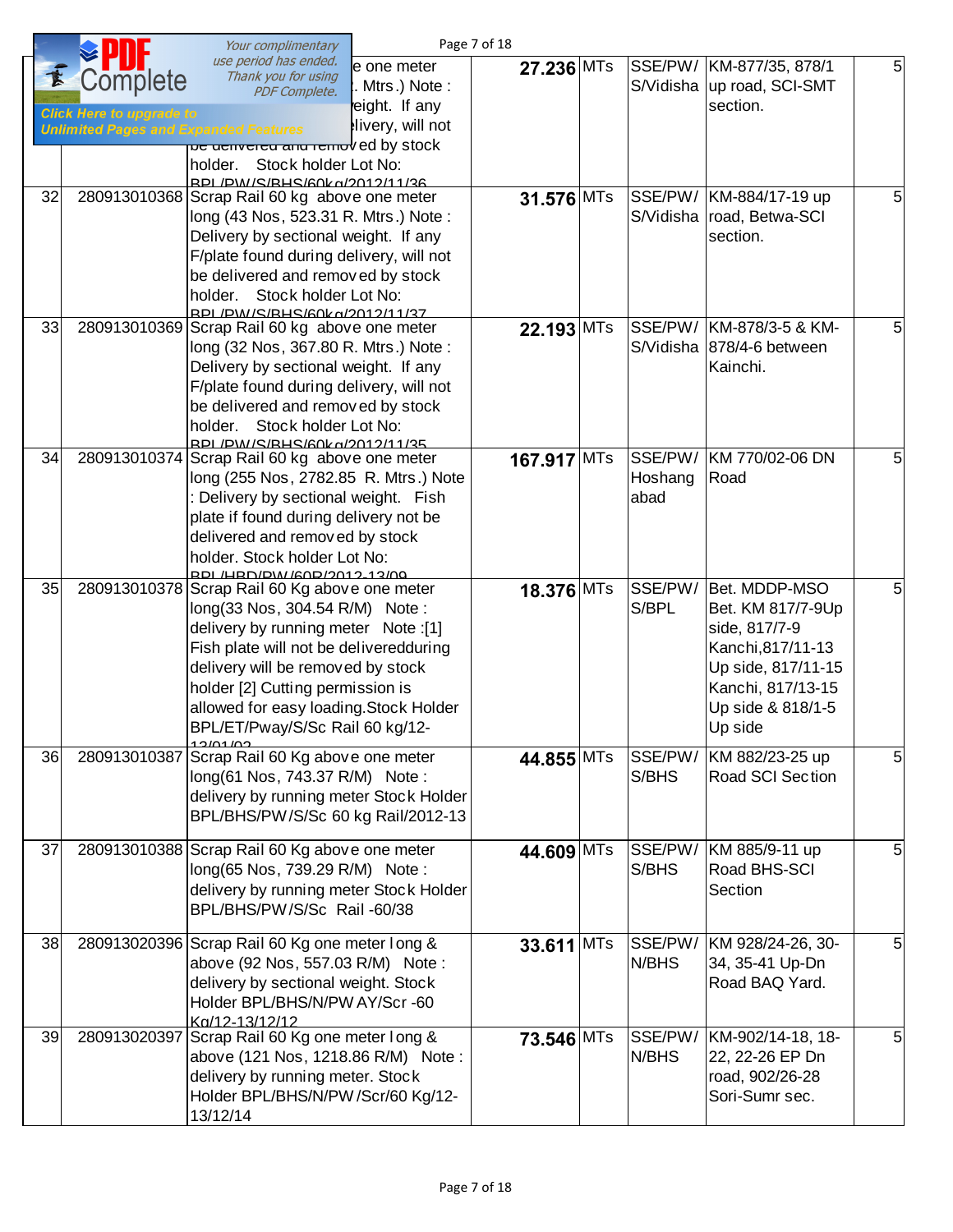|    |                                                                                                     | Your complimentary                                                                                                                                                                                                                                                                                   | Page 8 of 18 |                        |                                                                                                                                                                     |   |
|----|-----------------------------------------------------------------------------------------------------|------------------------------------------------------------------------------------------------------------------------------------------------------------------------------------------------------------------------------------------------------------------------------------------------------|--------------|------------------------|---------------------------------------------------------------------------------------------------------------------------------------------------------------------|---|
|    | <i>S</i> omplete<br><b>Click Here to upgrade to</b><br><b>Unlimited Pages and Expanded Features</b> | use period has ended.<br>neter long &<br>Thank you for using<br>75 R/M) Note:<br>PDF Complete.<br>ter. Fish plate<br>it to be<br>denvered, in any. Stock Holder<br>BPL/BHS/N/PW AY/Scr/60 Kg/12-<br>13/12/11                                                                                         | 131.948 MTs  | SSE/PW/<br>N/BHS       | KM-899/20-24, 24-<br>28, KM-899/23-27,<br>900/2-4, 4-8, 8-12<br>EP dn road, Sori-<br>Sumr Sec.                                                                      | 5 |
| 41 |                                                                                                     | 281912070073 Scrap Rail 90 Lbs III/C above one<br>meter long (114 Nos, 592.22 R/Mtr.)<br>Note: Delivery by Sectional weight<br>Stock Holdero Lot No:<br>BPL/BIN/PW/SC/90 LBS/7/12-13/21                                                                                                              | 26.419 MTs   | SSE/PW/<br><b>BINA</b> | EP 1338 to 1352,<br>Near<br>Loco<br>path<br>way, Bina dn yard.                                                                                                      | 5 |
| 42 |                                                                                                     | 280912110235 Scrap Rail 90 Lbs one meter and<br>above (106 Nos, 470.52 R./Meter)<br>Note: Delivery by Sectional weight.<br>Stock Holdero Lot No:<br>BPL/BHS/N/Pway//SCR/90 Lbs/2012-<br>13/10/02                                                                                                     | 20.990 MTs   | SSE/PW<br>AY/N/BH<br>S | KM-910/27-29,<br>911/23-27, 30-32<br>EP Dn & Up GLG<br>yard                                                                                                         | 5 |
| 43 |                                                                                                     | 280912120264 Scrap Rail 90 Lbs 3rd class above<br>one meter long(44 Nos, 300.18<br>R/Mtrs)Note-Delivery by Running<br>meter only Stock Holder Lot<br>No:BPL/PW/S/SCR 90R/12-13/11/04                                                                                                                 | 13.391 MTs   | SSE/PW/<br>S/BPL       | MDDP Yard - KM<br>814/8-10 DN side,<br>814/9-11 Up side,<br>near Railway<br>quarter, MDDP,<br>814/11-13 between<br>up loop to up goods<br>and 814/20-22 DN<br>Side. | 5 |
| 44 |                                                                                                     | 280913010341 Scrap Rail 90 Lbs above one meter<br>long (192 Nos, 1786.52 R. Mtrs.) Note<br>:1- Delivery by sectional weight 2- if<br>any fish plate found during delivery will<br>not be delivered and removed by stock<br>holder Stock holder Lot No:<br>BPL/PW/N/Sc. Rail 90 Lbs/2012-<br>12/12/02 | 79.696 MTs   | SSE/PW/<br>N/BPL       | [1]KMEP No. BPL<br>1012 to BPL 1022<br>Nera the old good<br>shed BPL                                                                                                | 5 |
| 45 |                                                                                                     | 280913010342 Scrap Rail 90 Lbs above one meter<br>long (119 Nos, 1123.24 R. Mtrs.) Note<br>:1- Delivery by sectional weight 2- if<br>any fish plate found during delivery will<br>not be delivered and removed by stock<br>holder Stock holder Lot No:<br>BPL/PW/N/Sc. Rail 90 Lbs/2012-<br>12/12/01 | 50.107 MTs   | SSE/PW/<br>N/BPL       | [1]KMEP No. 1260/I-<br>1260 E NSZ<br>Yard[2]KM EP<br>No.1276-839/20<br><b>NSZ Yard</b>                                                                              | 5 |
| 46 |                                                                                                     | 280913010381 Scrap Rail 90 Lbs above one meter<br>long (105 Nos, 672.04 R. Mtrs.) Note<br>:1- Delivery by sectional weight 2-<br>cutting may be allowed for easy<br>loading Stock holder Lot No:<br>RPL/RIN/Scran/ 90 Lbs Rail /08                                                                   | 29.98 MTs    | SSE/PW/<br><b>BINA</b> | KM 1276A - 1278-<br>A LH Side Near old<br>Bridge BIN yard                                                                                                           | 5 |
| 47 |                                                                                                     | 280913020399 Scrap Guard rail 90 LBS in piece<br>above 1 Mtr long in two stacks. (150<br>Nos, 985.37 R/Mtr) Note: Delivery by<br>actual weight. Stock Holder Lot No<br>BPL/KNW/PW/ScGR/90lbs/12-<br>13/12/10                                                                                         | 41.267 MTs   | SSE/PW/<br><b>KNW</b>  | KM-613/15-17 up<br>side / CAER yard                                                                                                                                 | 5 |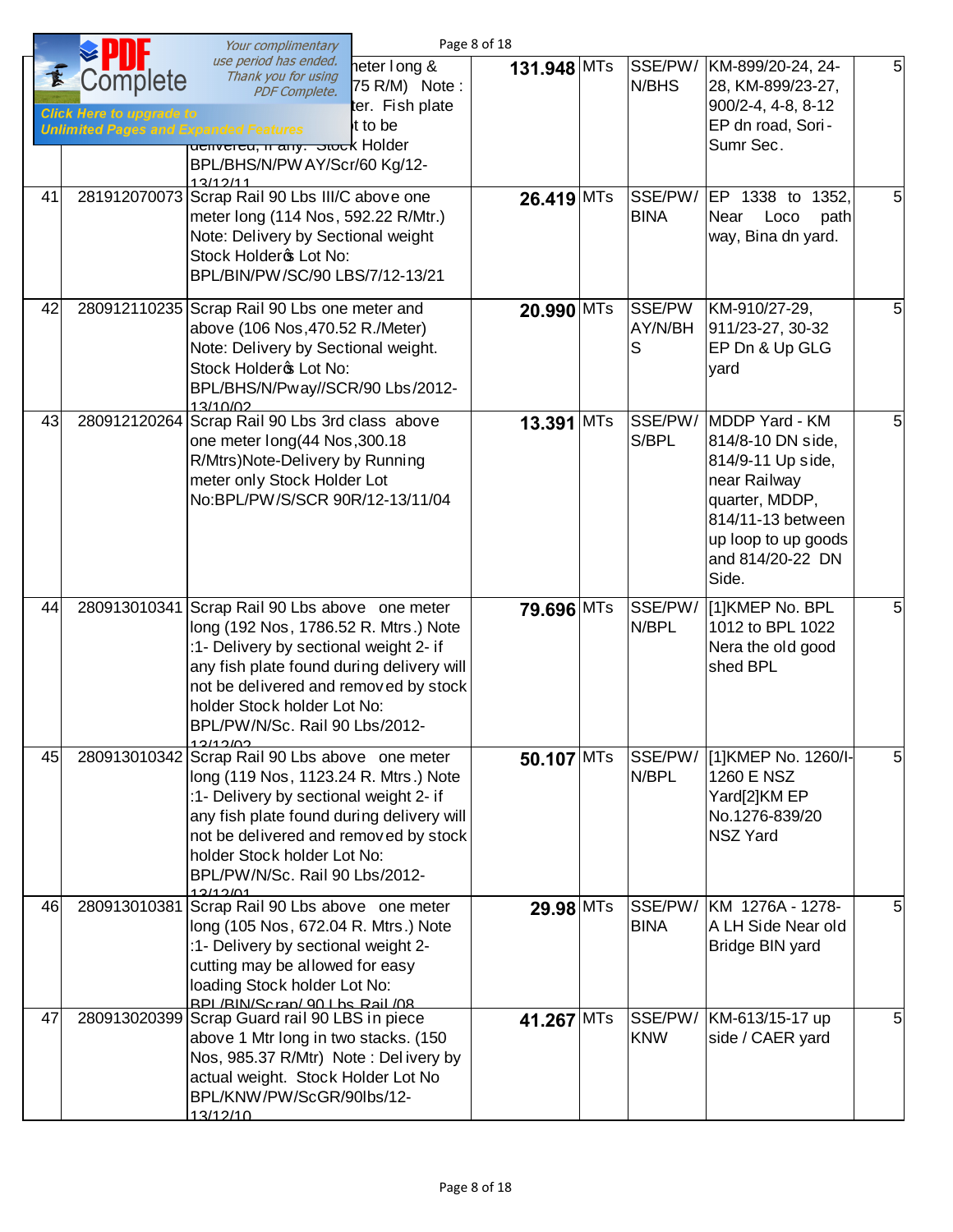|        |                                                                                             | Your complimentary                                                                                                                                                                                     | Page 9 of 18 |                                          |                                                                                              |   |
|--------|---------------------------------------------------------------------------------------------|--------------------------------------------------------------------------------------------------------------------------------------------------------------------------------------------------------|--------------|------------------------------------------|----------------------------------------------------------------------------------------------|---|
|        | complete<br><b>Click Here to upgrade to</b><br><b>Unlimited Pages and Expanded Features</b> | use period has ended.<br>e one meter<br>Thank you for using<br>:/Mtr). Delivery<br>PDF Complete.<br>ock Holder Lot<br>d/ET/2012-                                                                       | 35.241 MTs   | <b>SSE/PW</b><br>AY/Yard/<br>ET          | Near water tank<br>D/shed HP-44                                                              | 5 |
| 49     |                                                                                             | 280913010382 Scrap Rail 100 Lbs above one meter<br>long (46 Nos, 493.85 R. Mtrs.) Note:<br>Delivery by sectional weight Stock<br>holder Lot No: BPL/BINA/PW /SC/100<br>Lbs Rail/6                      | 24.544 MTs   | SSE/PW/<br><b>BINA</b>                   | <b>BINA Yard Bet.</b><br>Track KM BIN/1178-<br><b>BIN/1204 &amp; KM BIN</b><br>2052-BIN/1212 | 5 |
| 50     |                                                                                             | 280913010331 Scrap Rail 100 Lbs one meter and<br>above one meter long (79 Nos, 844.74<br>R. Mtrs.) Note: Delivery by sectional<br>weight Stock holder Lot No:<br>BPL/BINA/PW/SC/100<br>Lhs/2012/12/346 | 41.983 MTs   | SSE/PW/<br><b>BINA</b>                   | <b>KM BIN/2044-</b><br><b>BIN/2046 UP Yd</b><br><b>BINA</b>                                  | 5 |
| P. WAY |                                                                                             |                                                                                                                                                                                                        |              |                                          |                                                                                              |   |
| 51     |                                                                                             | 280913020401 Unservicable scrap 52 Kg CMS xing<br>wooden 1 in 81/2. Delivery by Number.<br>Stock Holder Lot No<br>BPL/SSE/PW AY/Yd/ET/2012-13/35                                                       | 16.000 Nos   | Yard/ET                                  | SSE/PW/ GC4 pole No HER<br>1037-HER 1027                                                     | 5 |
| 52     |                                                                                             | 280913020405 Scrap CI Gr.I CST-9 single intact. Drg<br>no T-478, released from 52 Kg Rail<br>section, Delivery by numbers only.<br>Stock Holder Lot No BPL/SVPI/CST-<br>9/2012-13/01/3                 | 1602.000 Nos | SSE/PW<br><b>AY/SVPI</b>                 | KM-1169/8-0/KLRS<br>Yard RH side                                                             | 5 |
| 53     |                                                                                             | 280913020406 Scrap CI Gr.I CST-9 single intact. Drg<br>no T-478, released from 52 Kg Rail<br>section, Delivery by numbers only.<br>Stock Holder Lot No BPL/SVPI/CST-<br>9/2012-13/01/2                 | 3780.000 Nos | SSE/PW<br><b>AY/SVPI</b>                 | KM-1195/6-8<br>Shivpuri Yard RH<br>Side                                                      | 5 |
| 54     | 280913020407                                                                                | Scrap CI Gr.I CST-9 single intact. Drg<br>no T-478, released from 52 Kg Rail<br>section, Delivery by numbers only.<br>Stock Holder Lot No BPL/SVPI/CST-<br>9/2012-13/01/1                              | 1613.000 Nos | SSE/PW<br><b>AY/SVPI</b>                 | KM-1142/5-6,<br><b>BDWS yard RH</b><br>side                                                  | 5 |
| 55     |                                                                                             | 280913020408 Scrap CI Gr. II CST-9 pair with Tei bar<br>and cotters (intact). Drg No T-478/T-<br>1022. Delivery by numbers. Stock<br><b>Holder Lot No</b><br>RPI /SSE/PW AY/vard/FT/2012-13/33         | 400,000 Nos  | SSE/PW<br>AY/Yard/<br>ET                 | Near BDT Office<br><b>D/S HP-22</b>                                                          | 5 |
| 56     |                                                                                             | 280912120286 Scrap CI Gr. I CST9 single & intact<br>released from 52 Kg rail section Drg<br>No T478M. Note Delivery by numbers<br>only. Stock Holder's Lot No BPL SVPI<br>CST9 2012-13 11 02           | 6422.000 Nos | <b>SSE</b><br><b>PWAY</b><br><b>SVPI</b> | KM 1195 7 9 SVPI<br>Yard RH Side                                                             | 5 |
| 57     |                                                                                             | 280912110241 Scrap CI Gr. I CST 9 single intact<br>released from 52 Kg rail section Drg<br>No T478M. Note Delivery by numbers<br>only. Stock Holder's Lot No Scrap BPL<br>SVPI CST9 2012-13 10 01      | 6537.000 Nos | SSE/PW<br><b>AY/SVPI</b>                 | KM-1195/7-10<br>Shivpuri Yard RH<br>Side                                                     | 5 |
| 58     |                                                                                             | 280913010339 Scrap C.I. Gr.I CST-9 Drg No. T-478<br>Single & Intact released from 52 kg<br>Rail section Note: Delivery by No.<br>Stock Holder lot No. BPL/SVPI/CST-<br>9/2012-13/16                    | 8597.000 Nos | SSE/PW/<br><b>SVPI</b>                   | KM1195/6-8 SVPI<br>Yard RH Side                                                              | 5 |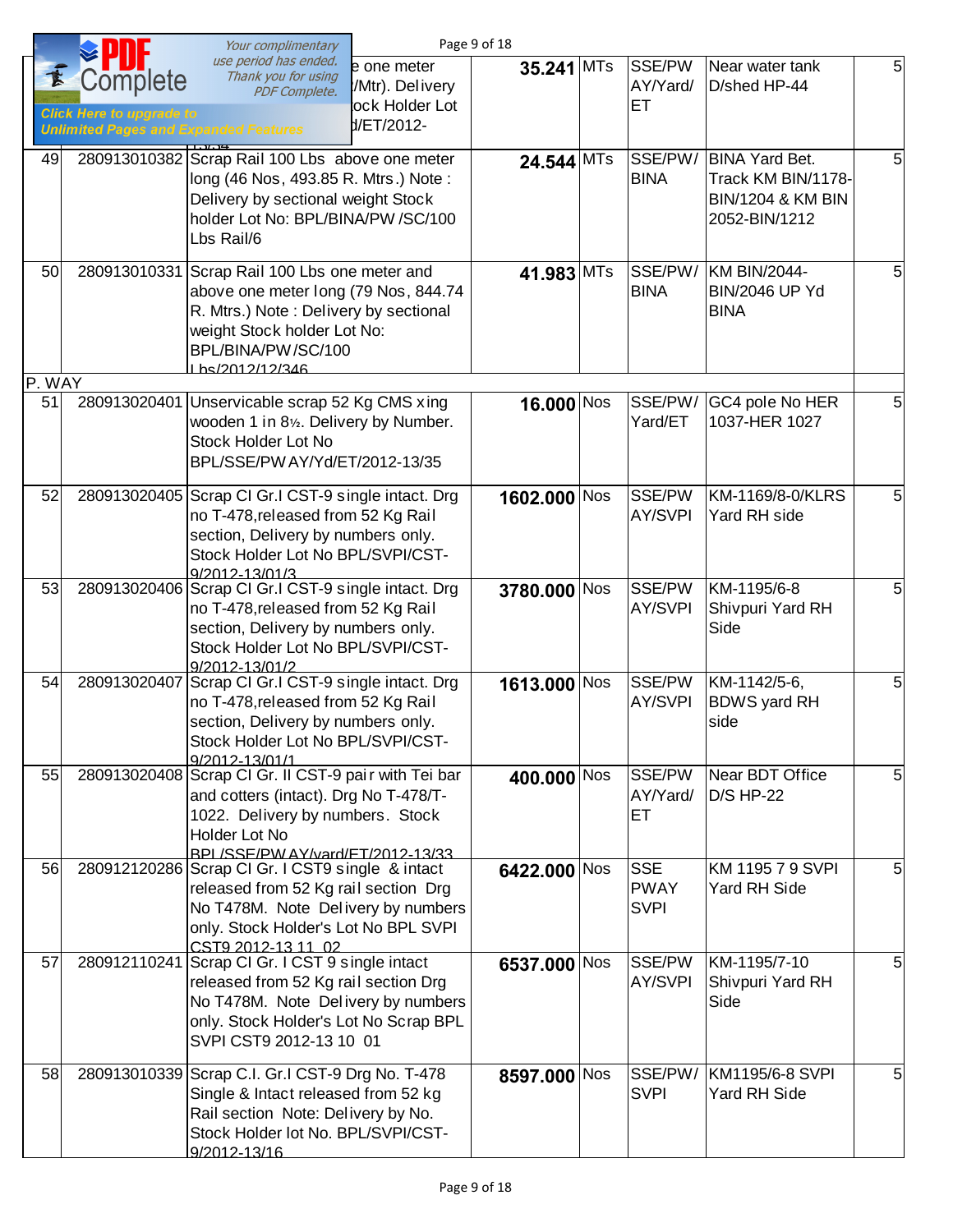|    |                                                                                 | Your complimentary                                                                                                                                                                                                                                                                   |                                                              | Page 10 of 18 |                          |                                                                                                                          |                |
|----|---------------------------------------------------------------------------------|--------------------------------------------------------------------------------------------------------------------------------------------------------------------------------------------------------------------------------------------------------------------------------------|--------------------------------------------------------------|---------------|--------------------------|--------------------------------------------------------------------------------------------------------------------------|----------------|
|    | omplete                                                                         | use period has ended.<br>Thank you for using<br>PDF Complete.                                                                                                                                                                                                                        | yle / intact CI gr-<br><b>Imber. Stock</b><br>J/PW/CST-9/12- | 2400.000 Nos  | SSE/PW/<br>Mohana        | KM-1295/3-5 RHS<br>of track PNHR Yard                                                                                    | 5 <sup>1</sup> |
|    | <b>Click Here to upgrade to</b><br><b>Unlimited Pages and Expanded Features</b> |                                                                                                                                                                                                                                                                                      |                                                              |               |                          |                                                                                                                          |                |
|    |                                                                                 | drg no. T-478, released from 52 Kgs<br>section. Note: Delivery by Number.<br>Stock Holder lot No. BPL/SVPI/CST-<br>9/2012/2013/1/4                                                                                                                                                   | Single & Intact                                              | 2667.000 Nos  | SSE/PW<br><b>AY/SVPI</b> | KM-1169/9-0/KLRS<br>Yard RH side                                                                                         | 5              |
| 61 |                                                                                 | 280913010343 (A) Scrap Broken CST-9 Coupled-293<br>Nos (B) Scrap Broken CST-9 single<br>with attached broken tie bars & cotters<br>corroded -1028 Nos Note: Delivery by<br>actual weight Stock Holder Lot No:<br>BPL/PW/N/SC C.I.Gr.II/2012-13/12/02                                 |                                                              | 70.277 MTs    | SSE/PW/<br>N/BPL         | [1]KMEP No.<br>1260/G-1260 M<br>NSZ Yard[2]KM EP<br>No.1278G-839/20<br><b>NSZ Yard</b>                                   | 5              |
| 62 |                                                                                 | 280913010345 Scrap CI-II ACB Plates SEJ Chair<br>plates & Level crossing combination<br>plate Note: Delivery by number Stock<br>Holder Lot No:BPL/BHS/N/P.w ay/SCR<br>CI II ACB/2012-13/12                                                                                           |                                                              | 676.000 Nos   | SSE/PW/<br>N/BHS         | KM 895/19-21 Up<br>Road SORAI yard                                                                                       | 5              |
| 63 |                                                                                 | 281912030175 Scrap STS T-10273 (153 Lbs) W/out<br>distance piece & keys.<br>Note: Delivery by Number.<br>Stock holder lot No:<br>BPL/@@PL/STS1/11-12/02/18                                                                                                                           |                                                              | 253.000 Nos   | SSE/PW/<br>S/BPL         | Bet. MSO yard KM<br>824/19-17Up<br>side,<br>824/18-16Dn<br>Side,<br>824/15-13Up<br>side,<br>& 824/1 to 823/33<br>Up side | 5 <sub>l</sub> |
| 64 |                                                                                 | 280912110243 Scrap xing STS with or without slide<br>chairs and attached with slide chairs in<br>24 Nos. (248 Nos) Note: Delivery will<br>be given by R/Mtr. Stock Holders Lot<br>No BPL/PW/North/Sc xing sleeper/12-<br>13/10/14                                                    |                                                              | 22.944 MTs    | SSE/PW<br>Y/N/BPL        | EP NSZ 1260 H to<br>NSZ 1260 M NSZ<br>Yard                                                                               | 5              |
| 65 | 281912060021                                                                    | [1] Scrap Broken C.I. Pot 80 Lbs with<br>attached Tie bar & cotters coupled<br>corroded<br>[2] Scrap Broken C.I. Pot 80 Lbs with<br>attached Tie bar & cotters Single<br>corroded<br>Note: Delivery by actual weight<br>Stock holder lot No: BPL/PW/N/Sc. CI<br>$D_{24}/40.42/04/04$ |                                                              | 21.314 MTs    | SSE/PW/<br>N/BPL         | Near the ART BPL<br>Line & RPF Rest<br>House in BPL Loco                                                                 | 5 <sub>l</sub> |
| 66 |                                                                                 | 281912060027 Scrap Point & Xing S.T. Sleeper with<br>or without slide chair<br>Note: Delivery by Running Meter<br>(Measurement basis)<br>Stock holder lot No:<br>BPL/BHS/PW/S/Scrap Pt.&<br><u>Ving STS/12-13/04/04</u>                                                              |                                                              | 15.491 MTs    | SSE/PW/<br>S/BHS         | KM 880/19-21<br>Up<br>Rd. at SCI Yard                                                                                    | 5              |
| 67 |                                                                                 | 280913010385 Scrap Steel P&C Sleeper off size with<br>or without slide chair for 52 kg<br>T/out(101 Nos, 367.12 R/Mtr.) Note:<br>Delivery by Running meter Sock<br><b>Holder Lot</b><br>NO;BPL/ASKN/PW/P&Csleeper/12-<br>13/06                                                       |                                                              | 13.563 MTs    | ar                       | SSE/PW/ KM 1011/15-16 RH<br>Ashoknag and km 1012/11-12<br>LH side in GVB<br>yard                                         | 5 <sub>l</sub> |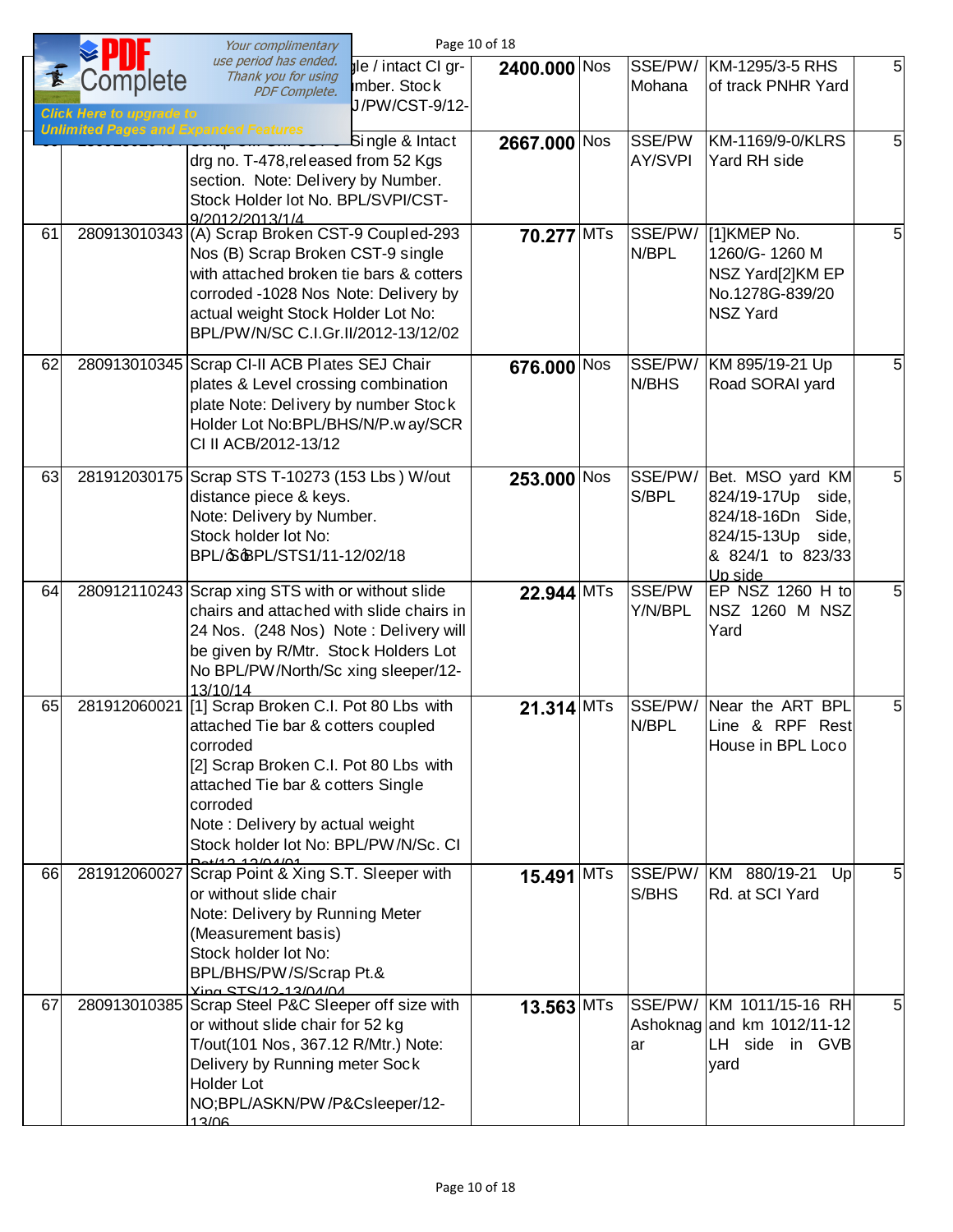|    |                                                                                             | Your complimentary                                                                                                                                                                                                                                                                                 |                                                                       | Page 11 of 18 |                                              |                                                                                           |                |
|----|---------------------------------------------------------------------------------------------|----------------------------------------------------------------------------------------------------------------------------------------------------------------------------------------------------------------------------------------------------------------------------------------------------|-----------------------------------------------------------------------|---------------|----------------------------------------------|-------------------------------------------------------------------------------------------|----------------|
|    | Complete<br><b>Click Here to upgrade to</b><br><b>Unlimited Pages and Expanded Features</b> | use period has ended.<br>Thank you for using<br>PDF Complete.<br><b>HUIUEI LUI</b><br>NO;BPL/ASKN/PW/P&Csleeper/12-                                                                                                                                                                                | ber off size with<br>$\overline{52}$ kg<br>R/Mtr.) Note:<br>eter Sock | 36.820 MTs    | ar                                           | SSE/PW/ KM 995/9 to 996/8<br>Ashoknag LH & RH side in<br><b>KXB</b> yard                  | 5 <sup>1</sup> |
| 69 |                                                                                             | 13/07<br>281912060028 Released Girder Bridge Span<br>1x7.00 M<br>1x6.18 M<br>1x7.17 M<br>1x12.2 M (04 Span)<br>Note: Delivery by actual weight<br>Stock holder lot No:<br>BPL/BHS/N/PW/SCR/GB/11-12/03/69                                                                                          |                                                                       | 35.685 MTs    | SSE/PW/<br>N/BHS                             | KM<br>903/22-24<br>&<br>904/8-10 & 906/14-<br>16 Dn Rd. SUMR-<br><b>GLG Section</b>       | 5              |
| 70 |                                                                                             | 280913010376 Released Girder Bridge Span a)MS<br>Steel b) Cast iron Note: Delivery by<br>weight. Stock Holder Lot No<br>BPL/BHS/N/PW AY/SCR/Girder<br>Bridge/2012-13/10/03                                                                                                                         |                                                                       | 8.500 MTs     | SSE/PW/<br>N/BHS                             | KM-911/18-20<br>EP<br><b>GLG</b><br>Road,<br>Dn.<br>yard, KM-911/6<br>- &<br>Tool Box 23A | 5              |
| 71 |                                                                                             | 280912110239 Scrap SEJ, G/Joint, P Xing material off<br>size. Note: Delivery by actual weight.<br>Stock Holder Lot No BPL/BHS/S/PW /P<br>Xing/2012-13/21.                                                                                                                                          |                                                                       | 14.917 MTs    | SSE/PW<br>AY/S/Vidi<br>sha                   | KM-889/27-29, 23-<br>25 & KM-890/13-15<br>Up road, BHS Yard                               | 5              |
| 72 |                                                                                             | 280912080095 Scrap C.I. Gr.II C.I. Pots Coupled with<br>Tiebars 100 Lbs broken Note:<br>Delivery by actual weight Stock<br>Holder lot No. BPL/HD/N/CLGr.II/17                                                                                                                                      |                                                                       | 11.245 MTs    | SSE/PW/<br>N/HD                              | KM 696/39 to<br>697/01                                                                    | 5              |
| 73 |                                                                                             | 280912110222 Unservicable CI pot pair with tie bar &<br>cotter broken corroded mixed average.<br>Note Delivery by actual weight. Stock<br>Holder lot No BPL HBD CI Pots 2012-<br>13                                                                                                                |                                                                       | $18.713$ MTs  | <b>SSE</b><br><b>PWAY</b><br>Hoshang<br>abad | KM 789 26 28 to<br>790 0 2 Dn road                                                        | 5              |
|    | <b>OTHER FERROUS</b>                                                                        |                                                                                                                                                                                                                                                                                                    |                                                                       |               |                                              |                                                                                           |                |
| 74 |                                                                                             | 280912120275 Scrap G.I. Wire & Signal Wire                                                                                                                                                                                                                                                         |                                                                       | 4.500 MTs     | SSE/Sig/<br>C/BPL                            | A Area of<br>SSE/Sig./C/Compo<br>und NS/CRW S/BPL                                         | 5              |
| 75 |                                                                                             | 280912120292 Condemned CBC cupling Knuckle<br>claves and cuppler released from<br>diesel locomotives. Note If any other<br>material is found while delivery, which<br>is strictly restriced and It can not be<br>delivered.<br>D ET 12 13 16                                                       | Stock Holder Lot No SSE                                               | 13.000 MTs    | <b>SSED</b><br>ЕT                            | Scrap yard A-Area<br>Diesel loco shed<br>ET                                               | 5              |
|    | 76 280912090117<br>(BPL117)                                                                 | Condemned NI and CI Component<br>such as Exhast manifoled, below<br>connactor with ferrous attachment<br>released from Diesel Locomotive.<br>Stock Holder's SSE/D/ET/12-13/09<br>Note: If any other material is found<br>while delivery, which is strictly<br>roctrictod & it can not be delivered |                                                                       | $8.000$ MTs   | SSE/D/ET                                     | A- AREA / Bombay end,<br>DSL shed, Itarsi                                                 | 5              |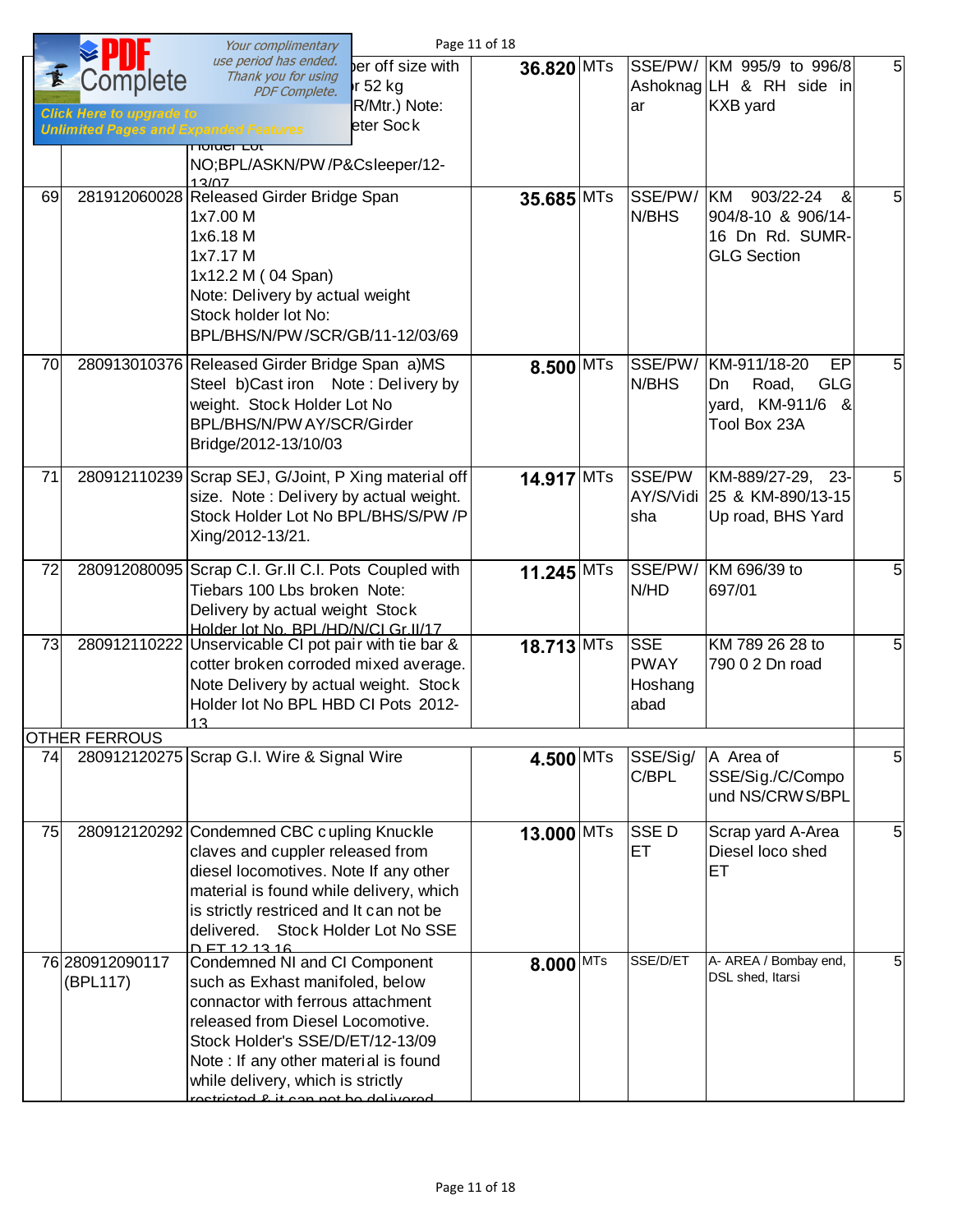|    |                                                                                 | Your complimentary                                                                                                                                                                                                                                                                                                                                                                                                                                                                                                                                                                                                                                                                                                                                                                                                                                                                                                                                                                                                                                                                                                                                                                                                                                                                                                                                                                                                                                                                                                                                                                                                                                                                                                                                                                                                                                                                                                                                                                                                                                                                                      |                         | Page 12 of 18         |                   |                                                                                           |   |
|----|---------------------------------------------------------------------------------|---------------------------------------------------------------------------------------------------------------------------------------------------------------------------------------------------------------------------------------------------------------------------------------------------------------------------------------------------------------------------------------------------------------------------------------------------------------------------------------------------------------------------------------------------------------------------------------------------------------------------------------------------------------------------------------------------------------------------------------------------------------------------------------------------------------------------------------------------------------------------------------------------------------------------------------------------------------------------------------------------------------------------------------------------------------------------------------------------------------------------------------------------------------------------------------------------------------------------------------------------------------------------------------------------------------------------------------------------------------------------------------------------------------------------------------------------------------------------------------------------------------------------------------------------------------------------------------------------------------------------------------------------------------------------------------------------------------------------------------------------------------------------------------------------------------------------------------------------------------------------------------------------------------------------------------------------------------------------------------------------------------------------------------------------------------------------------------------------------|-------------------------|-----------------------|-------------------|-------------------------------------------------------------------------------------------|---|
|    | Complete                                                                        | use period has ended.<br>Thank you for using<br><b>PDF Complete.</b>                                                                                                                                                                                                                                                                                                                                                                                                                                                                                                                                                                                                                                                                                                                                                                                                                                                                                                                                                                                                                                                                                                                                                                                                                                                                                                                                                                                                                                                                                                                                                                                                                                                                                                                                                                                                                                                                                                                                                                                                                                    | r beam sort &<br>ectric | 17.700 MTs            | SSE/CS/TR<br>S/ET | Scrap Block No. "C"/4 in<br>Scrap yard at A.C. loco<br>shed, Itarsi.                      | 5 |
|    | <b>Click Here to upgrade to</b><br><b>Unlimited Pages and Expanded Features</b> | <b>TNOTE.</b> IT any other material except<br>description is found while delivery,<br>which is strictly restricted & it can not<br>be dilivered.<br>Stock Holder lot No.<br>ET/TRS/CS/Scrap/Ferrous/Equilizer                                                                                                                                                                                                                                                                                                                                                                                                                                                                                                                                                                                                                                                                                                                                                                                                                                                                                                                                                                                                                                                                                                                                                                                                                                                                                                                                                                                                                                                                                                                                                                                                                                                                                                                                                                                                                                                                                           | al weighment.           |                       |                   |                                                                                           |   |
| 78 |                                                                                 | 280913020414 Scrap/Condemn Brake Block C.I., Gr.II<br>off sizes<br>Delivery by actual weighment.<br>Stock Holder lot No.<br>ET/TRS/CS/Scrap/Cond./Brake<br>block/Cl/Gr II/06/156                                                                                                                                                                                                                                                                                                                                                                                                                                                                                                                                                                                                                                                                                                                                                                                                                                                                                                                                                                                                                                                                                                                                                                                                                                                                                                                                                                                                                                                                                                                                                                                                                                                                                                                                                                                                                                                                                                                        | Note:                   | $50.000$ $\text{MTs}$ | SSE/CS/TR<br>S/ET | Back side of Sand Room<br>in Scrap yard A & B in<br>Scrap yard at AC Loco<br>Shed Itarsi. | 5 |
| 79 |                                                                                 | 280913020415 Scrap ferrous Mixed melting -Consisting of parts and<br>other accessories of loco maintenance intact &<br>broken I.e. Hand made M.S. Almira & Structure,<br>Piston Rod, Damaged pipes, Hand Brake parts,<br>Centre pivot liners, Hand brake chain, Scrap hand<br>tools & Testing Equipments machinery of TLR/Lab,<br>foot steps, Aux. machine chairs, brake gearing, car<br>body filters, G.D. 80 filters, M.S. sheet, M.S. wire<br>mesh, Nut-Bolts, screw, Pins, bushes, slack<br>Adjusters, Operating Rod, brake hanger, brake<br>Cylinders, broken Inner & Outer Springs, C3W valve,<br>D.J., Air tank, NRV, VA1B valve, damage TFP Oil<br>tanks, Union Coupling, Valve body, Hub, Crank<br>Shaft, Spring coupler, MS main pole, Inter pole,<br>Inspection cover, channel Shutter, RPS, RGR, R-118,<br>insulater base, SMGR Cover, Released material of<br>Tapchanger, tureet, After cooler, B.A. panel structure,<br>Hose pipe wire, M.S. Angle structures, Blower<br>fan, CP-foundation, cylinders, filters, Window shutter<br>frame, C.P. Trey, plate, MS plate, Axle Box housing,<br>D.J.Housing, distance piece, broken hand trolley,<br>pinion,<br>local make racks, draft gears, gear in two half, SB<br>pump gear, sand ejector, CBC knuckles & clevises,<br>operating handle housing, buffers, wire ropes slings<br>with hook, cut pieces of TM stators & bogie,<br>impellers, brake rigging pinion, bearing racer, cut<br>pieces of sus. brg., flaser light dome, pneumatic<br>pipes, panto assly. oil pump cover, twim beam head<br>light dome, desert coolers without pump etc and<br>other scrap i.e. end shield& stator TM & auxillary<br>motors, brake cylinders, brake shoes, PV housing,<br>MVMT dome are consisting of CI etc and other<br>consisting of steel/alloy i.e. inner & outer racers, RF<br>housing, different type of resistance grid etc. and also<br>with or without minor attachment of Non ferrous,<br>rubber & plastic etc. Note: Cutting facility may be<br>allowed for easy loading. Stock Holder Lot No.<br>ET/TRS/CS/Scrap /MS/Mixed/Melt./06/151 |                         | $60.000$ MTs          | SSE/CS/TR<br>S/ET | Scrap Block No. "A"<br>Infront off Road in Scrap<br>Yard at A.C. Loco Shed,<br>Itarsi.    | 5 |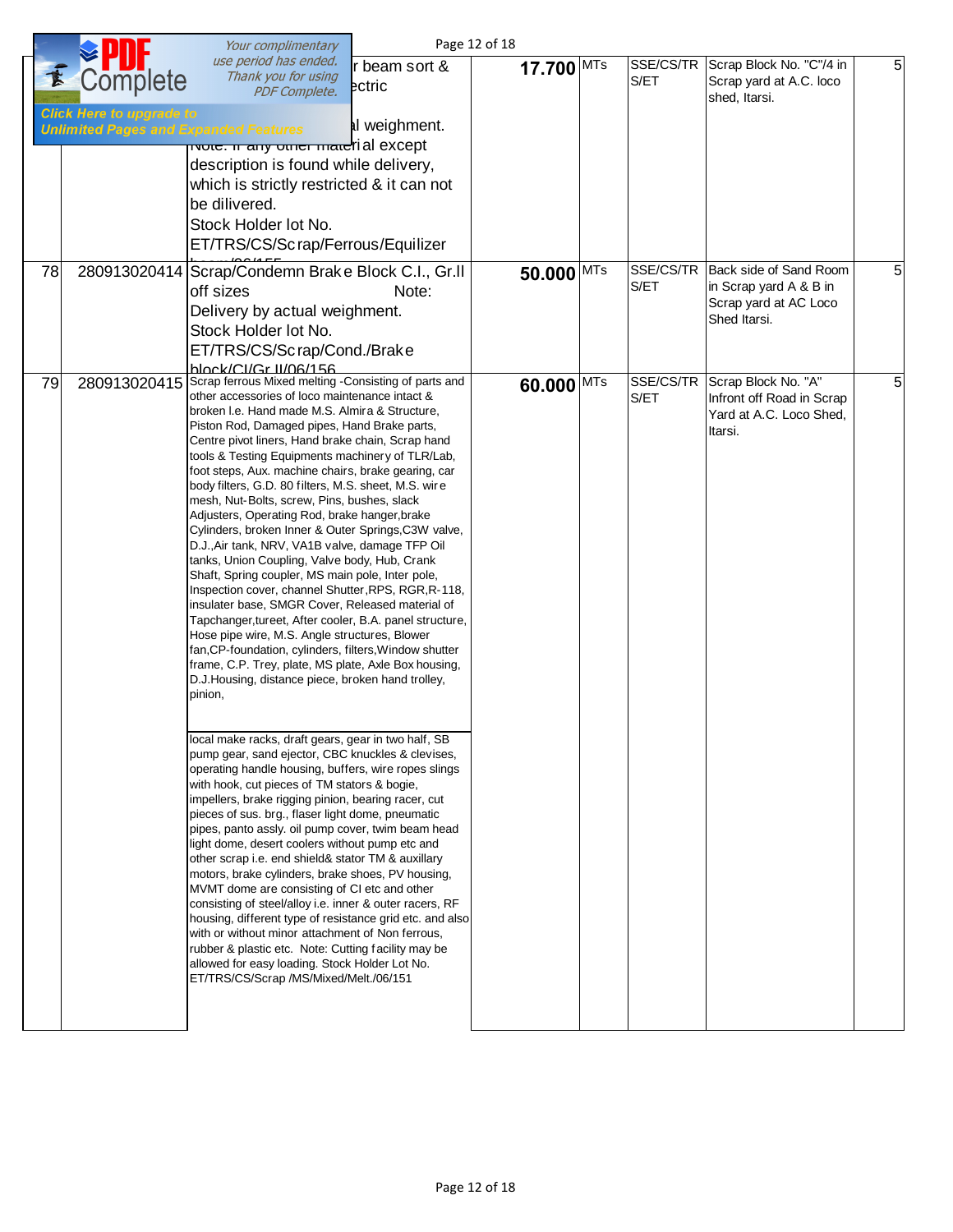|    |                                                                                             | Your complimentary                                                                                                                                                                                                                                                                                                                                                       | Page 13 of 18 |     |                                |                                                             |                |
|----|---------------------------------------------------------------------------------------------|--------------------------------------------------------------------------------------------------------------------------------------------------------------------------------------------------------------------------------------------------------------------------------------------------------------------------------------------------------------------------|---------------|-----|--------------------------------|-------------------------------------------------------------|----------------|
| K  | Complete<br><b>Click Here to upgrade to</b><br><b>Unlimited Pages and Expanded Features</b> | use period has ended.<br>Boring released<br>Thank you for using<br><b>PDF Complete.</b><br>rial except<br>ile delivery,                                                                                                                                                                                                                                                  | $20.000$ Mts  |     | SSE/CS/TR<br>S/ET              | Block No."B" in scrap<br>yard at A.C.loco shed,<br>Itarsi   | $\overline{5}$ |
|    |                                                                                             | which is surrouy result ted & it can not<br>be dilivered.<br>Stock Holder's Lot No ET/TRS/CS/                                                                                                                                                                                                                                                                            |               |     |                                |                                                             |                |
|    | <b>MACHINERY</b>                                                                            | Seran/Ferrous /T R/06/157                                                                                                                                                                                                                                                                                                                                                |               |     |                                |                                                             |                |
| 81 |                                                                                             | 280913010347 Scrap Cond.[A] AT<br>25000/240V,10KVA (15 Nos) [B] PT-<br>25000/100 V & 25000/110V (06 Nos)<br>[C] CT-500/5A-25KV & 200/5A-132<br>KV(03 Nos) Stock Holder Lot No:<br>BINA/TRD/Scrap/Condemn/AT,CT&<br>PT                                                                                                                                                    | 24.000 Nos    |     | SSE/TRD<br>/BINA               | <b>SSE(TRD)BINA</b><br>Depot                                | 13             |
|    | <b>NON FERROUS</b>                                                                          |                                                                                                                                                                                                                                                                                                                                                                          |               |     |                                |                                                             |                |
| 82 | 280912090159                                                                                | Scrap Aluminium consists different<br>type of dismantle parts in sort and<br>sizes released from electric loco<br>equipments.<br>Stock Holder's Lot No<br>ET/TRS/CS/Scrap/NF/Sluminium/06/0<br>136<br>Note : If any other material is found<br>while delivery, which is strictly<br>restricted & it can not be delivered.                                                | 1186.000 Kgs  |     | <b>SSE CS</b><br><b>TRS ET</b> | C-in Scrap Room<br>No 3 at AC Loco<br>shed ET               | 5              |
| 83 |                                                                                             | 280912090183 Condemned scrap armature released from<br>Traction Motor & traction generator of<br>Diesel locomotives. Stock Holder's Lot No<br>SSE/D/ET/12-13/10. Note : If any other<br>materials found while delivery, which is<br>strictly restricted & it can not be delivered.<br>Delivery by Actual weight. Note: Will be<br>sold to only CPCB approved purchasers. | 33000.000     | Kgs | SSE/D/ET                       | A-Area, Near ram in<br>diesel loco shed / ET.               | 5 <sup>1</sup> |
|    | 84 280 9120 90116<br>(BPL116)<br>Forfeited                                                  | Condemned various types Carbon<br>Brush with copper(Pig) tell released<br>from Traction Motor & Traction<br>generator of Diesel Locomotive.<br>Stock Holder's Lot No SSE/D/ET/12-<br>13/12.<br>Note : If any other material is found<br>while delivery, which is strictly<br>restricted & it can not be delivered.<br>Note: Will be sold to only CPCB                    | 4000.000 Kgs  |     | SSE/D/ET                       | In Gerige No 5, Near<br>motor vehical, DSL<br>shed / Itarsi | 5              |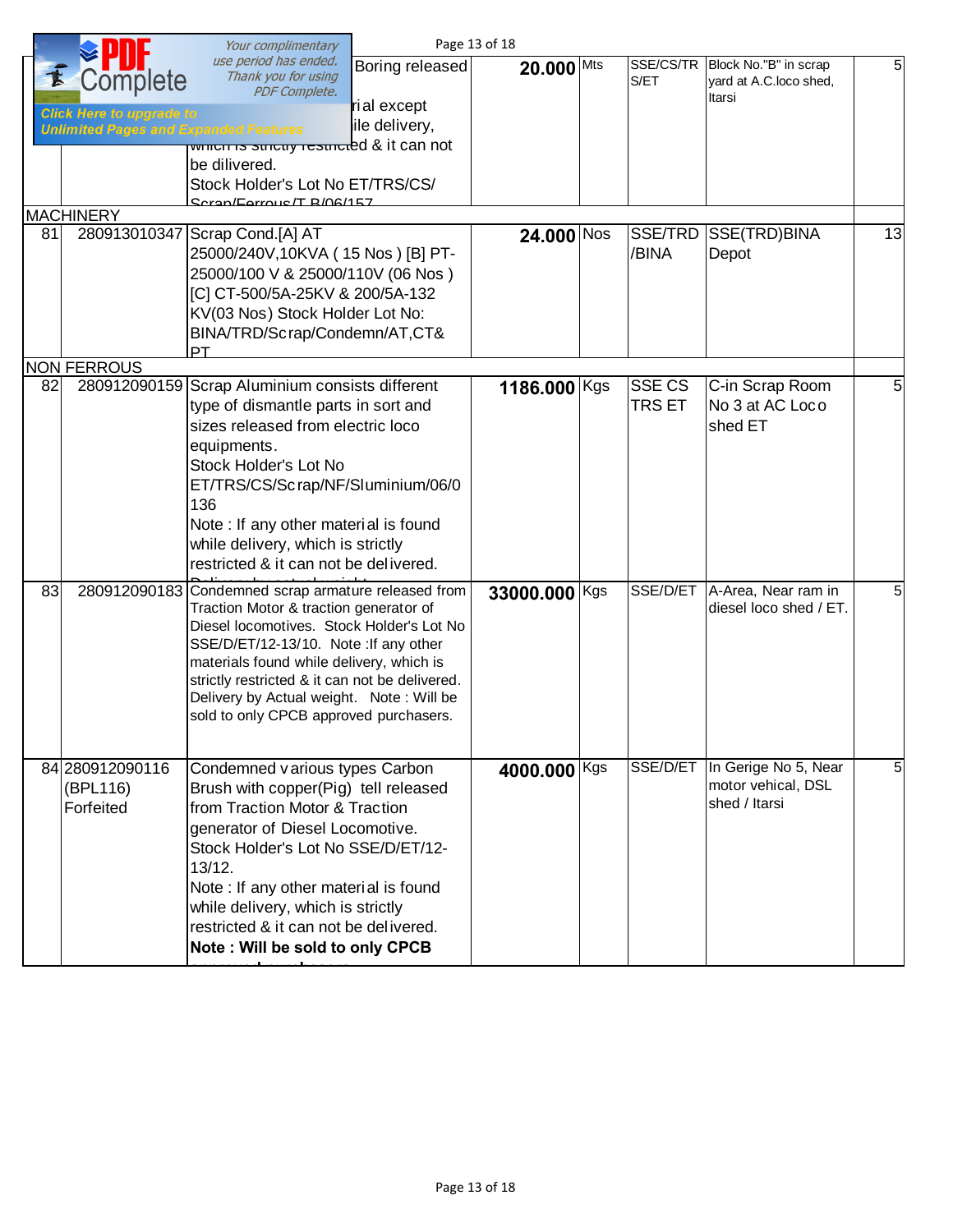|             | Your complimentary                           |                                                                             | Page 14 of 18                      |                     |            |                   |                                                 |   |
|-------------|----------------------------------------------|-----------------------------------------------------------------------------|------------------------------------|---------------------|------------|-------------------|-------------------------------------------------|---|
|             | Complete                                     | use period has ended.<br>Thank you for using<br><b>PDF</b> Complete.        | smantal Electic<br>of Motors-TFVT, | 18.600              | <b>MTs</b> | SSE/CS/TR<br>S/ET | Scrap Block No. C/3 in<br>A.C.Loco Shed Itarsi. | 5 |
|             | <b>Click Here to upgrade to</b>              |                                                                             | rno/Rotor &                        |                     |            |                   |                                                 |   |
|             | <b>Unlimited Pages and Expanded Features</b> |                                                                             | <b>kCO.EEIC,</b>                   |                     |            |                   |                                                 |   |
|             |                                              | <mark>עשטו, סרובב, <i>ה</i>דט, משב</mark> ד, ABB, CGL,                      |                                    |                     |            |                   |                                                 |   |
|             |                                              | Bacon & Siemens make) with ferrous                                          |                                    |                     |            |                   |                                                 |   |
|             |                                              | & Non-Ferrous attachment Note: If                                           |                                    |                     |            |                   |                                                 |   |
|             |                                              | any other material except description                                       |                                    |                     |            |                   |                                                 |   |
|             |                                              | is found while delivery, which is strictly                                  |                                    |                     |            |                   |                                                 |   |
|             |                                              | restricted & it can not be delivered.                                       |                                    |                     |            |                   |                                                 |   |
|             |                                              | Stock Holder lot No. ET/TRS/M-                                              |                                    |                     |            |                   |                                                 |   |
|             |                                              | 3/Scrap/Cond./Motor+Rotor+Stator./06<br>/154                                |                                    |                     |            |                   |                                                 |   |
| 86          |                                              | 280913020416 Scrap Suspension Bearing PE & CE                               |                                    | 10.050 MTs          |            | SSE/CS/TR         | Scrap Block No. B/2 in                          | 5 |
|             |                                              | side with Non-Ferrous (Whitemetal)                                          |                                    |                     |            | S/ET              | Scrap yard at A. C. loco<br>Shed, Itarsi        |   |
|             |                                              | attachhment.                                                                |                                    |                     |            |                   |                                                 |   |
|             |                                              | Note: If any other materia except                                           |                                    |                     |            |                   |                                                 |   |
|             |                                              | description is found while delivery,                                        |                                    |                     |            |                   |                                                 |   |
|             |                                              | which is strictly restricted & it can not                                   |                                    |                     |            |                   |                                                 |   |
|             |                                              | be dilivered.<br>Stock Holder lot                                           |                                    |                     |            |                   |                                                 |   |
|             |                                              | No.ET/TRS/CS/Scrap/Sup.                                                     |                                    |                     |            |                   |                                                 |   |
| 87          |                                              | 280913020417 Scrap Roller Bearing sort and sizes                            |                                    |                     | <b>MTs</b> | SSE/CS/TR         | Scrap Block No. "B"/3                           | 5 |
|             |                                              | with Non-Ferrous (Brass cage)                                               |                                    | 11.340              |            | S/ET              | inscrap yard at A.C. Loco                       |   |
|             |                                              | attachment.                                                                 |                                    |                     |            |                   | Shed, Itarsi                                    |   |
|             |                                              | Note: If any other material except                                          |                                    |                     |            |                   |                                                 |   |
|             |                                              | description is found while delivery,                                        |                                    |                     |            |                   |                                                 |   |
|             |                                              | which is strictly restricted & it can not                                   |                                    |                     |            |                   |                                                 |   |
|             |                                              | be dilivered.                                                               |                                    |                     |            |                   |                                                 |   |
|             |                                              | Stock Holder lot                                                            |                                    |                     |            |                   |                                                 |   |
|             |                                              | No.ET/TRS/CS/Scrap/Roller.                                                  |                                    |                     |            |                   |                                                 |   |
| <b>LOCO</b> |                                              |                                                                             |                                    |                     |            |                   |                                                 |   |
| 88          |                                              | 280913010366 Scrap condemned AC Loc o No 20542                              |                                    | $1.000$ $\vert$ Nos |            | <b>SSE CS</b>     | OHE<br>Off<br>Loco                              | 5 |
|             |                                              | WAM 4 with ferrous and Non ferrous                                          |                                    |                     |            | TRS ET            | cutting<br>area<br>$\mathsf{I}$                 |   |
|             |                                              | attachment. Stock Holder's Lot No                                           |                                    |                     |            |                   | Scrap Yard at AC                                |   |
|             |                                              | ET/TRS/CS/Scrap/Condemn/Loco/WA                                             |                                    |                     |            |                   | Loco shed Itarsi.                               |   |
|             |                                              | M-4/20542/06/0159 Note: Del ivery by                                        |                                    |                     |            |                   |                                                 |   |
|             |                                              | Number. Cutting is allowed for easy<br>loading. Restricted items: Wheel and |                                    |                     |            |                   |                                                 |   |
|             |                                              | trolley with fitting. Note If any other                                     |                                    |                     |            |                   |                                                 |   |
|             |                                              | material is found while delivery, which                                     |                                    |                     |            |                   |                                                 |   |
|             |                                              | is strictly restriced and It can not be                                     |                                    |                     |            |                   |                                                 |   |
|             |                                              | delivered.                                                                  |                                    |                     |            |                   |                                                 |   |
|             |                                              |                                                                             |                                    |                     |            |                   |                                                 |   |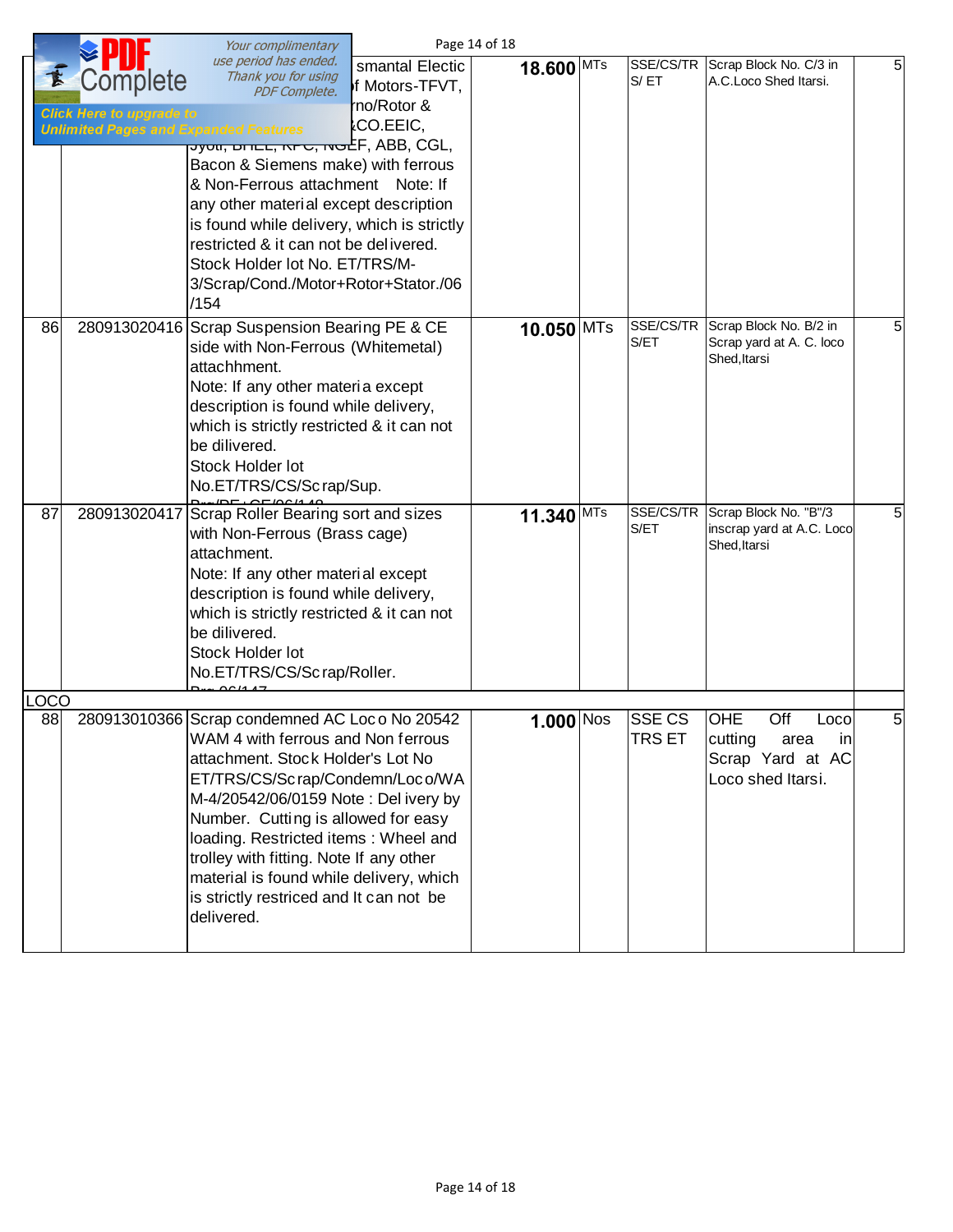|             |                                              | Your complimentary                                                                                                                                                                                                                                                                                                                                                                                                                                                                                                                                                                                                                                                                                                                                                                                                                                                                                                                                                                                                                                  |                                                 | Page 15 of 18 |                |            |                                |                                                                |                  |
|-------------|----------------------------------------------|-----------------------------------------------------------------------------------------------------------------------------------------------------------------------------------------------------------------------------------------------------------------------------------------------------------------------------------------------------------------------------------------------------------------------------------------------------------------------------------------------------------------------------------------------------------------------------------------------------------------------------------------------------------------------------------------------------------------------------------------------------------------------------------------------------------------------------------------------------------------------------------------------------------------------------------------------------------------------------------------------------------------------------------------------------|-------------------------------------------------|---------------|----------------|------------|--------------------------------|----------------------------------------------------------------|------------------|
|             | Complete<br><b>Click Here to upgrade to</b>  | use period has ended.<br>Thank you for using<br><b>PDF Complete.</b>                                                                                                                                                                                                                                                                                                                                                                                                                                                                                                                                                                                                                                                                                                                                                                                                                                                                                                                                                                                | Loc o No 20588<br>d Non ferrous<br>der's Lot No |               | $1.000$ $N$ os |            | <b>SSE CS</b><br><b>TRS ET</b> | OHE<br>Off<br>cutting<br>area<br>Scrap Yard at AC              | 5<br>Loco<br>inl |
|             | <b>Unlimited Pages and Expanded Features</b> | <b>IVI-4/ZUJOO/UU/UTJO Nute: Delivery by</b><br>Number. Cutting is allowed for easy<br>loading. Restricted items: Wheel and<br>trolley with fitting. Note If any other<br>material is found while delivery, which<br>is strictly restriced and It can not be<br>delivered.                                                                                                                                                                                                                                                                                                                                                                                                                                                                                                                                                                                                                                                                                                                                                                          | demn/Loco/WA                                    |               |                |            |                                | Loco shed Itarsi.                                              |                  |
| Wagon       |                                              |                                                                                                                                                                                                                                                                                                                                                                                                                                                                                                                                                                                                                                                                                                                                                                                                                                                                                                                                                                                                                                                     |                                                 |               |                |            |                                |                                                                |                  |
| 90          |                                              | 280913010325 Accidental condemned wagon 8<br>wheeler (B.G)[1]44935 SR BOX N<br>[2]197021 SE BOX N [3]44847 SR<br>BOX N All 03 Nos Box wagon body is<br>made by Stainles Steel to IRSM M-<br>474. Restricted items: Wheel sets with<br>CTRB, Casnub Bogie complete,<br>Helical spring, Narrow jaw adopters,<br>EM pad, Metal bonded rubber pad (CC<br>pad), coupler body with Non<br>transaction, Knuckle with Knuckle pin,<br>Yoke with yoke pin for CBC, High<br>capacity draft gear complete with CBC<br>housing, CBC uncoupling rod, Slack<br>adjuster type IRSF-600 complete with<br>control rod (SAB regulator), Tare tie<br>rod with coupling Nut, Loaded tie rod,<br>Horizontal Lever complete set, Bk<br>equalising lever, Dirt collector, Empty<br>load box assembly, side frame key,<br>Hand bK Pull rod, Distributor valve<br>with common pipe bracket and control<br>chamber, brake cylinder, Auxillary<br>reservoir, Cut off angle cock with vent,<br>end pull rod, main Pull rod, Door check<br>spring. Top liner for cc pad. Gravity |                                                 |               | $3.000$ Nos    |            | SSE(C&<br>W)GUNA               | Near Pilighata at<br>KM 1074/8-9                               | 5                |
| <b>MISC</b> |                                              |                                                                                                                                                                                                                                                                                                                                                                                                                                                                                                                                                                                                                                                                                                                                                                                                                                                                                                                                                                                                                                                     |                                                 |               |                |            |                                |                                                                |                  |
| 91          | 280913020411                                 | <b>Empty Grease Barrels capacity</b><br>185/205 kgs in sound condition with or<br>without lid.<br>Delivery by Number<br>Note: If any other material except<br>description is found while delivery,<br>which is strictly restricted & it can not<br>be dilivered.<br>Stock Holder lot No.<br>ET/TRS/CS/Empty/Greas e/Barrels/06/                                                                                                                                                                                                                                                                                                                                                                                                                                                                                                                                                                                                                                                                                                                     | Note:                                           |               | 155.000        | <b>Nos</b> | SSE/CS/TR<br>S/ET              | Block No. "C"/1 in Scrap<br>vard at A.C. loco shed,<br>Itarsi. | 5                |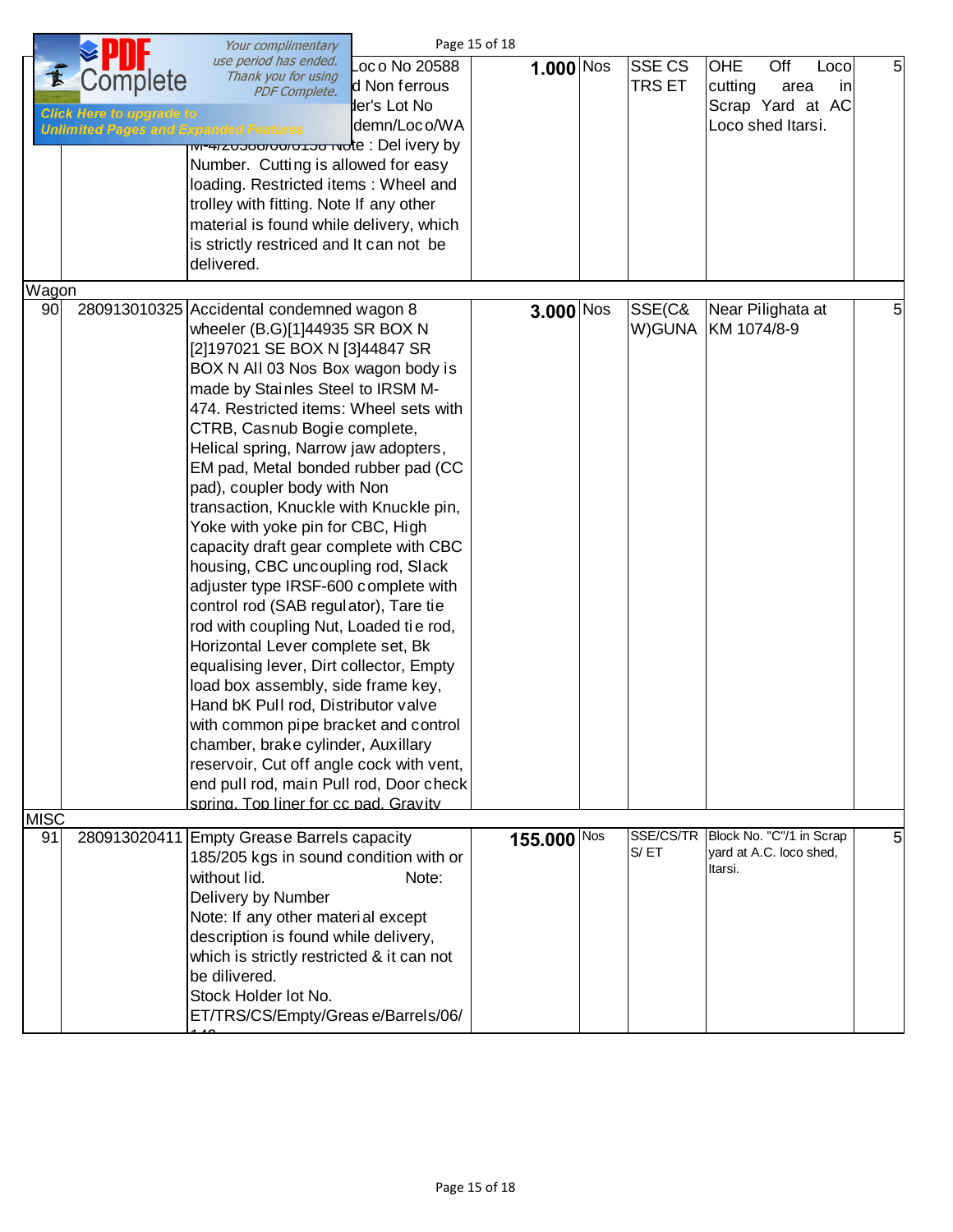|                                                                                             | Your complimentary                                                                                                                                                                                                                                                                                                                                                                                                                                                                                                                                                                                                                                                                                                                                                                                                                                                                                                                                                                                                                                                                                                                                                                                                                                                                                                                                                                                                                                                                                                                                                                                                                                                                                                                                                                                                                                                                                                                                                                                                                                         | Page 16 of 18 |                                                           |                                                                |   |
|---------------------------------------------------------------------------------------------|------------------------------------------------------------------------------------------------------------------------------------------------------------------------------------------------------------------------------------------------------------------------------------------------------------------------------------------------------------------------------------------------------------------------------------------------------------------------------------------------------------------------------------------------------------------------------------------------------------------------------------------------------------------------------------------------------------------------------------------------------------------------------------------------------------------------------------------------------------------------------------------------------------------------------------------------------------------------------------------------------------------------------------------------------------------------------------------------------------------------------------------------------------------------------------------------------------------------------------------------------------------------------------------------------------------------------------------------------------------------------------------------------------------------------------------------------------------------------------------------------------------------------------------------------------------------------------------------------------------------------------------------------------------------------------------------------------------------------------------------------------------------------------------------------------------------------------------------------------------------------------------------------------------------------------------------------------------------------------------------------------------------------------------------------------|---------------|-----------------------------------------------------------|----------------------------------------------------------------|---|
| Complete<br><b>Click Here to upgrade to</b><br><b>Unlimited Pages and Expanded Features</b> | use period has ended.<br>icity 205/210<br>Thank you for using<br>barrels capacity<br>PDF Complete.<br><b>nd condition with</b><br>arrel=310 Nos,<br>Carurum pamers=ססט rlos)<br>Note: Delivery by Number<br>Note: If any other material except<br>description is found while delivery,<br>which is strictly restricted & it can not<br>be dilivered.<br>Stock Holder lot No.<br>ET/TRS/CS/Empty/Cardi um &<br>Oil/Barrel/06/150                                                                                                                                                                                                                                                                                                                                                                                                                                                                                                                                                                                                                                                                                                                                                                                                                                                                                                                                                                                                                                                                                                                                                                                                                                                                                                                                                                                                                                                                                                                                                                                                                            | 645.000 Nos   | SSE/CS/TR<br>S/ET                                         | Block No. "C"/2 in Scrap<br>yard at A.C. loco shed,<br>Itarsi. | 5 |
|                                                                                             | PART-B - DEPOT                                                                                                                                                                                                                                                                                                                                                                                                                                                                                                                                                                                                                                                                                                                                                                                                                                                                                                                                                                                                                                                                                                                                                                                                                                                                                                                                                                                                                                                                                                                                                                                                                                                                                                                                                                                                                                                                                                                                                                                                                                             |               |                                                           |                                                                |   |
| <b>NON FERROUS</b>                                                                          |                                                                                                                                                                                                                                                                                                                                                                                                                                                                                                                                                                                                                                                                                                                                                                                                                                                                                                                                                                                                                                                                                                                                                                                                                                                                                                                                                                                                                                                                                                                                                                                                                                                                                                                                                                                                                                                                                                                                                                                                                                                            |               |                                                           |                                                                |   |
| 93 280912080063<br>(BPL063)                                                                 | Scrap Alternator with or without pulley,<br>25 KW.<br>S.B.Lot No. BPL/CRW S/12 -<br>13/Alternator/04/0055 Note: will be<br>sold to only CPCB approved<br>nurchasers                                                                                                                                                                                                                                                                                                                                                                                                                                                                                                                                                                                                                                                                                                                                                                                                                                                                                                                                                                                                                                                                                                                                                                                                                                                                                                                                                                                                                                                                                                                                                                                                                                                                                                                                                                                                                                                                                        | 26130.000 Kgs | CDMS/<br>Scrap Yard<br>CRWS/<br><b>BPL</b>                | Near New Shed / SCRAP<br>YARD / CRWS / BPL                     | 5 |
| Coaches                                                                                     |                                                                                                                                                                                                                                                                                                                                                                                                                                                                                                                                                                                                                                                                                                                                                                                                                                                                                                                                                                                                                                                                                                                                                                                                                                                                                                                                                                                                                                                                                                                                                                                                                                                                                                                                                                                                                                                                                                                                                                                                                                                            |               |                                                           |                                                                |   |
| 280913010375<br>94<br><b>OTHER FERROUS</b>                                                  | Cond. Coach Consisting of Old Iron, Wood,<br>decolum and NF Items etc. Released from Cond.<br>Coach. (Wood, Decolum & Restricted items will not<br>be delivered) [1] WC 74970 RHV [2] WC 87251<br>CN [3] WC 86408 GS [4] WC 85411 GS Restricted<br>items: A. Bogie items: Complete trolley including<br>following items:- Wheel Set with Axle Box & Roller<br>Bearing, Axle Box spring & Bolster spring, Brake<br>Gear Fittings, Bronze wearing pieces, Bolsters,<br>Suspension link, Wearing plate, L.S. Beam,<br>equalizing stay with pin, Draw bar hook, Draft link<br>with nut, Draft key, Screw couplings, Buffer casing,<br>Buffer plunger with spindle, Center pivot pin, etc.<br>B. Furnishing and Carpentry items: Window shutters,<br>Aluminum window frames with glass, Sealed<br>window glass, Seats and berths of AC & Non AC<br>Coaches, Unified SS Inlay, Wash basin, Aluminum<br>water tank (Over head, Under slung etc), Water taps<br>(Metallic). C. Air Brake items: Distributor valves,<br>control Reservoir, with common pipe brackets, Air<br>Brake cylinder, Dirt collector, Check valve with<br>chokes, Angle cocks, Isolating cocks, Auxiliary<br>reservoirs.<br>Pressure gauge, PEV, PEASD, Guard Emergency<br>valve D.Electrical Items: Alternator, RRU/ERUU,<br>Fan, Battery Box, Compressor, Battery Cell,<br>Evaporator Unit,<br>Condenser,<br>Pre<br>cooling<br>transformer, Tube lighting fitting, Condenser/<br>Blower Motor, Emergency Lights, Night Lamps,<br>Seat Indication Lights, Wash Basin Lights,<br>Laptop/Mobile Charging points, AC Control panels,<br>RMPU units, 25 KVA Inverter. Note: 1- Restricted<br>item will be returned to stock holder 2- Delivery will<br>be made on actual weighment basis up to entire<br>quantity 3-cutting allowed for easy loading 4- Coach<br>will be handed over to purchaser for cutting purpose<br>in duty hour after issue of delivery order.<br>5.Industrial waste excluding non ferrous restricted<br>item to be stored one place as per direction of stock<br>Holder. | 64.000 MTs    | <b>CDMS</b><br>Scrap<br>Yard<br><b>CRWS</b><br><b>BPL</b> | Pocket Yard /<br>CRWS / BPL                                    | 5 |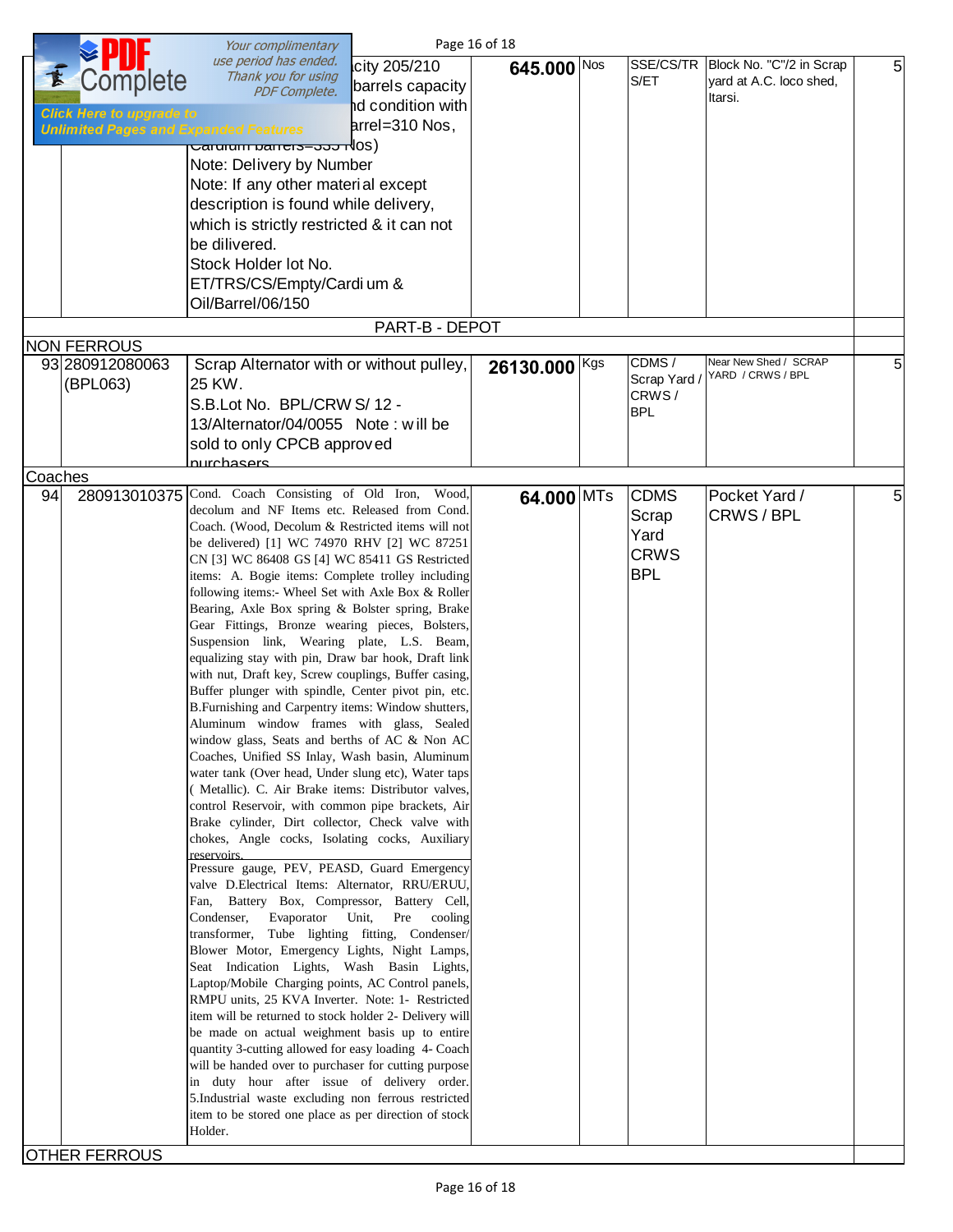|                  |                                                                                             | Your complimentary                                                                                                                                                                                                                                                                                                                                                                                                                                                                                                                                                                                                                                                                                                                                                                          |                                                                  | Page 17 of 18 |                                                           |                                                                                      |                |
|------------------|---------------------------------------------------------------------------------------------|---------------------------------------------------------------------------------------------------------------------------------------------------------------------------------------------------------------------------------------------------------------------------------------------------------------------------------------------------------------------------------------------------------------------------------------------------------------------------------------------------------------------------------------------------------------------------------------------------------------------------------------------------------------------------------------------------------------------------------------------------------------------------------------------|------------------------------------------------------------------|---------------|-----------------------------------------------------------|--------------------------------------------------------------------------------------|----------------|
|                  | Complete<br><b>Click Here to upgrade to</b><br><b>Unlimited Pages and Expanded Features</b> | use period has ended.<br>Thank you for using<br><b>PDF Complete.</b>                                                                                                                                                                                                                                                                                                                                                                                                                                                                                                                                                                                                                                                                                                                        | ive tube. Note:<br>tion scrap<br><b>Hivered. SB</b><br>$12-13/P$ | 15.460 MTs    | <b>CDMS</b><br>Scrap<br>Yard<br><b>CRWS</b><br><b>BPL</b> | <b>R.Section Road</b><br>Near Rly track<br><b>Scrap</b><br>Yard<br><b>CRWS / BPL</b> | 5 <sup>1</sup> |
| 96               |                                                                                             | <b>I/tube/ 08/0115</b><br>280913010352 Scrap Junk consisting of cut up parts<br>of coaches including any Ferrous<br>Scrap Disintegrated through Rust<br>corroded paint drums, dust shield<br>spring, strips, Packing Strips,<br>etc.RESTRICTED ITEM-1.AXLE BOX<br>SPRING AND BOLSTER SPRING .2.<br>SCREW COUPLING. BRAKE BEAM,<br>DRAW HOOK, BUFFER PLUNGER,<br><b>BUFFER SOCKET, VACUUM</b><br>RESERVOIR. 3. CAST IRON ITEM.4.<br>STAINLESS STEEL ITEMS.5 GI PIPE<br>ABOVE 3qLENGTH 6, ALL TYPE OF<br><b>BEARING.</b><br>NOTE-(A) NON FERROUS (EXCEPT<br>MINOR ATTACHMENT) IF ANY<br>FOUND IN THE LOT WILL NOT BE<br>DELIVERED (B) REGARDING<br><b>CLASSIFICATION OF ITEMS, DEPOT</b><br>OFFICER VERDICT WILL BE FINAL<br>FOR ANY DISPUTE.<br>S.B.Lot No. BPL/CRW S/12-<br>13/JUNK/09/0129 |                                                                  | 12.000 MTs    | <b>CDMS</b><br>Scrap<br>Yard<br><b>CRWS</b><br><b>BPL</b> | W-26 TO W-36/<br><b>New SCRAP YARD</b><br>/CRWS BHOPAL                               | 5              |
| 97               |                                                                                             | 280913010354 Scrap Ferrous consisting of SAB<br>(Slack adjuster for brake regulator), &<br>. Tension device released from<br>coaches, intact/loose.SB Lot No<br>BPI /CRWS/12-13/SAB /09/0131                                                                                                                                                                                                                                                                                                                                                                                                                                                                                                                                                                                                |                                                                  | 18.000 MTs    | <b>CDMS</b><br>Scrap<br>Yard<br><b>CRWS</b><br><b>BPI</b> | W-144 to W-148<br><b>New SCRAP</b><br>YARD / BPL                                     | 5 <sub>l</sub> |
| 98               |                                                                                             | 280913010356 Scrap Ferrous consisting of Vertical<br>Shock Absorber released from<br>coaches intact/loose, with or without<br>flange.SB Lot No BPL/CRW S/12-13/<br>SA/09/0133                                                                                                                                                                                                                                                                                                                                                                                                                                                                                                                                                                                                               |                                                                  | 35.990 MTs    | <b>CDMS</b><br>Scrap<br>Yard<br><b>CRWS</b><br><b>BPI</b> | E-34 to E-39 New<br>New / SCRAP<br>YARD / BPL                                        | 5 <sup>1</sup> |
| <b>HAZ</b><br>99 |                                                                                             | 281912060033 Used Oil in Barrels removed by Waste                                                                                                                                                                                                                                                                                                                                                                                                                                                                                                                                                                                                                                                                                                                                           |                                                                  | 41.800 MTs    | Chief                                                     | E.T.<br>Plant<br>Near                                                                | 13             |
|                  |                                                                                             | Oil recovery plant Water Emulsified<br>4% to 7% in 200 barrels with small &<br>big bungs.<br>Note: water removing is not allowed.<br>(will be sold to CPCB approved<br>purchaser)<br>Holder Lot No: SSE(D) ET/Us ed<br><u>AUDARA 11/01</u>                                                                                                                                                                                                                                                                                                                                                                                                                                                                                                                                                  | Stoc k                                                           |               | L.I./Diesel Diesel<br>Loco<br>Shed/ET                     | Shed<br>Loco<br>ET                                                                   |                |